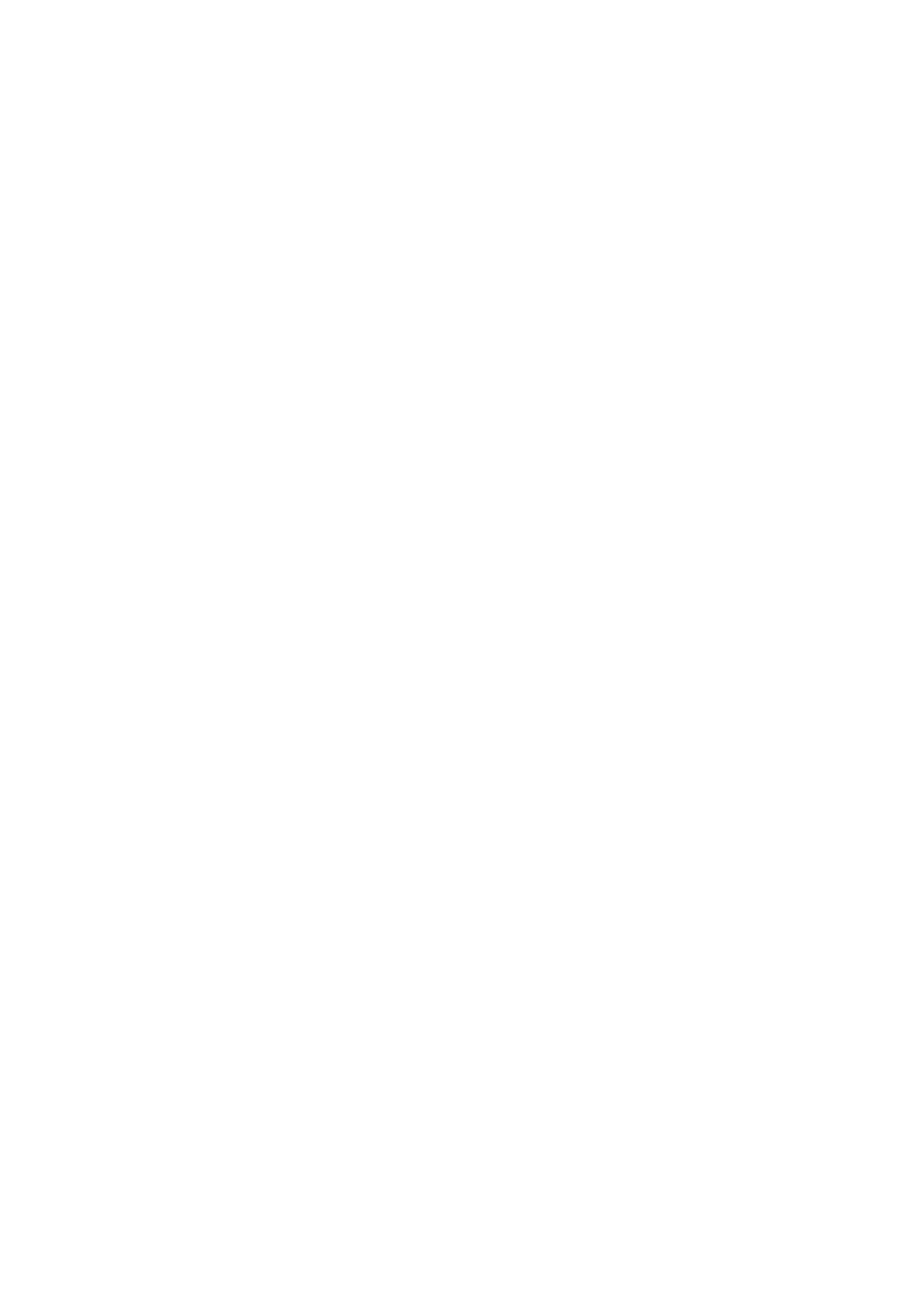# **Executive summary**

The Taranaki Racing Club owns and operates the Pukekura Raceway, located on Coronation Avenue, New Plymouth. The site is located within the Te Henui catchment, and forms part of the eastern boundary of Pukekura Park.

The Taranaki Racing Club was granted resource consent 7470-1 in August 2009. The consent authorises the abstraction of up to 170 cubic metres per day of groundwater from an on-site production bore, at a rate not exceeding 10 litres per second. Groundwater abstracted under consent 7470-1 is primarily used for irrigation purposes. The consent includes a total of 10 special conditions setting out the requirements that the consent holder must satisfy.

This report for the period July 2009 – June 2013 describes the monitoring programme implemented by the Taranaki Regional Council (the Council) to assess the consent holder's environmental performance and level of compliance with consent 7470-1.

To monitor the exercising of consent 7470-1, abstraction volume and rate data is recorded electronically at the site by a datalogging system. Three groundwater observation bores were also installed within the vicinity of the production bore to monitor the effects of the abstraction on local groundwater levels. Water levels within two of the observation bores are monitored electronically by pressure transducers. The pressure transducers are programmed to record measurements at 30 minute intervals.

The Council's monitoring programme for the period under review included ten inspection visits to the site. Inspection visits typically comprised of a visual inspection of the production bore, abstraction pipework, monitoring equipment and associated infrastructure, obtaining manual measurements of groundwater levels in the production and observation bores, and retrieving electronic data.

The results of the monitoring carried during the period under review indicate that abstraction of groundwater authorised by consent 7470-1 is not resulting in any adverse effects on any existing groundwater takes in the site locality. The data also indicates that the abstraction is having no adverse effect on shallow groundwater levels, and is therefore having no impact on any local groundwater fed surface water systems.

During the period under review, the Council was required to record an Unauthorised Incident (UI) for non-compliance with the conditions of consent 7470-1. The non-compliance related to the exceedance of the authorised daily abstraction volume on several occasions over the period July 2012 to May 2013. The non-compliance resulted in an Abatement Notice being issued in September 2013.

Due to the non-compliance issues identified during the period under review, and the subsequent issuing of an Abatement Notice, improvement in the Taranaki Racing Club's compliance with consent 7470-1 is desirable.

For reference, in the 2012-2013 year, 35% of consent holders in Taranaki monitored through tailored compliance monitoring programmes achieved a high level of environmental performance and compliance with their consents, while another 59% demonstrated a good level of environmental performance and compliance with their consents.

This report includes recommendation for the 2013-2014 monitoring year.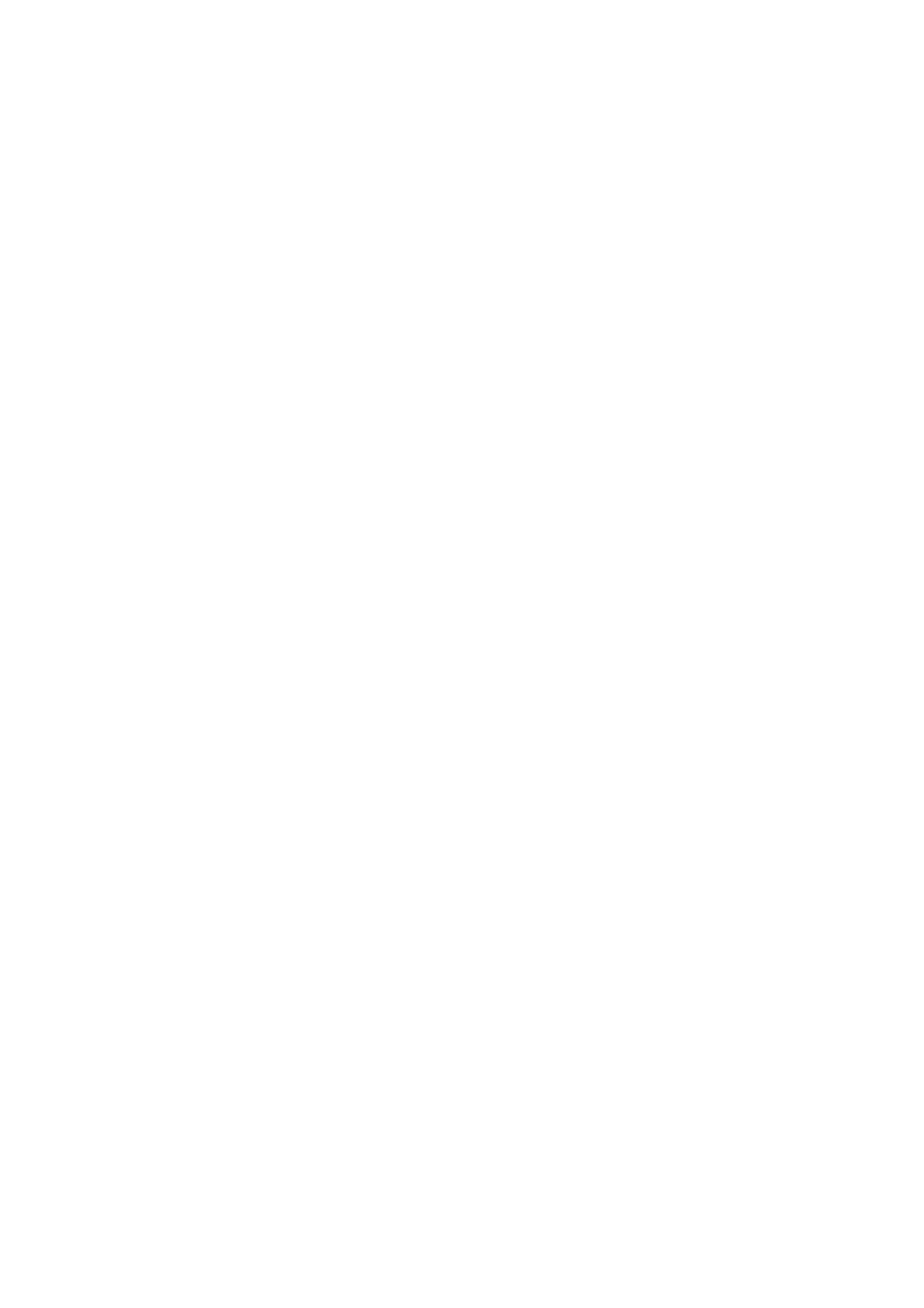# **Table of contents**

|    |                                                                 |                                                    |                                                     | Page           |
|----|-----------------------------------------------------------------|----------------------------------------------------|-----------------------------------------------------|----------------|
| 1. | Introduction                                                    |                                                    |                                                     | $\mathbf{1}$   |
|    | 1.1<br>Compliance monitoring programme reports and the Resource |                                                    |                                                     |                |
|    |                                                                 | <b>Management Act 1991</b>                         |                                                     | $\mathbf{1}$   |
|    |                                                                 | 1.1.1                                              | Introduction                                        | $\mathbf{1}$   |
|    |                                                                 | 1.1.2                                              | Structure of this report                            | $\,1$          |
|    |                                                                 | 1.1.3                                              | The Resource Management Act (1991) and monitoring   | $\mathbf{1}$   |
|    |                                                                 | 1.1.4                                              | Evaluation of environmental and consent performance | $\overline{2}$ |
|    | 1.2                                                             | Background                                         |                                                     | 3              |
|    | Resource consents<br>1.3                                        |                                                    | $\overline{4}$                                      |                |
|    |                                                                 | 1.3.1                                              | Water abstraction permit                            | $\overline{4}$ |
|    | 1.4                                                             |                                                    | Monitoring programme                                | 5              |
|    |                                                                 | 1.4.1                                              | Introduction                                        | 5              |
|    |                                                                 | 1.4.2                                              | Programme liaison and management                    | 5              |
|    |                                                                 | 1.4.3                                              | Site inspections                                    | 6              |
|    |                                                                 | 1.4.4<br>1.4.5                                     | Monitoring and review of abstraction data           | 6<br>6         |
|    |                                                                 |                                                    | Monitoring and review of groundwater level data     |                |
| 2. | Results                                                         |                                                    | 7                                                   |                |
|    | 2.1                                                             | Inspections                                        |                                                     | 7              |
|    | 2.2                                                             | Results of abstraction monitoring                  |                                                     | 8              |
|    | 2.3                                                             | Results of groundwater level monitoring            |                                                     | 11             |
|    | 2.4                                                             | Investigations, interventions, and incidents       |                                                     | 11             |
| 3. |                                                                 | Discussion                                         |                                                     | 13             |
|    | 3.1                                                             | Environmental effects of exercise of consents      |                                                     | 13             |
|    | 3.2                                                             | Evaluation of performance                          |                                                     | 14             |
|    | 3.3                                                             | Alterations to monitoring programmes for 2013-2014 |                                                     | 15             |
|    | 3.4                                                             |                                                    | Exercise of optional review of consent              | 15             |
|    |                                                                 |                                                    |                                                     |                |
| 4. |                                                                 | Recommendations                                    |                                                     | 16             |
|    |                                                                 |                                                    | Glossary of common terms and abbreviations          | 17             |
|    |                                                                 | Bibliography and references                        |                                                     | 18             |
|    |                                                                 |                                                    |                                                     |                |

Appendix I Resource consent held by Taranaki Racing Club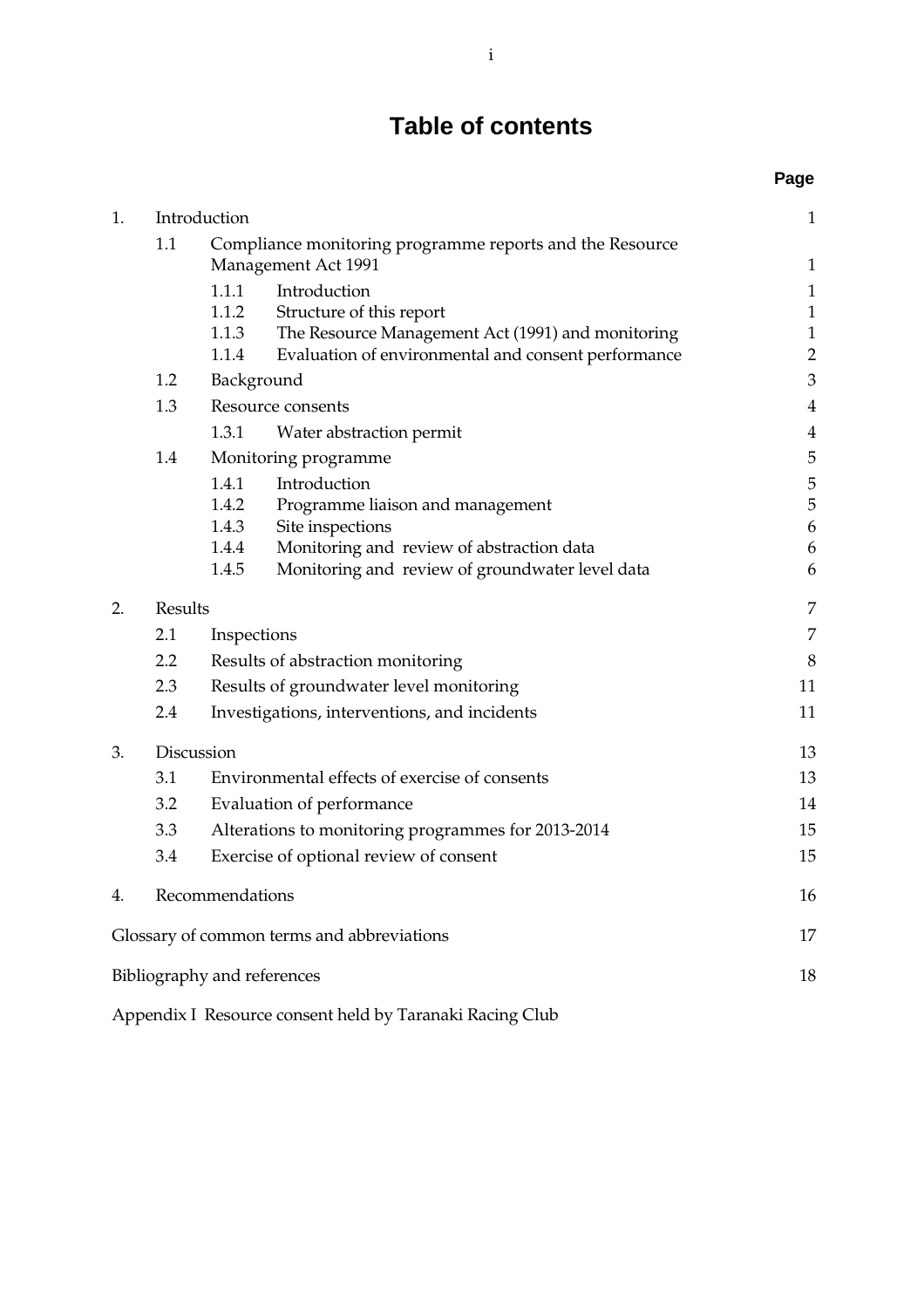# **List of tables**

| Table 1 | Taranaki Racing Club abstraction volumes (2009-2013)                                                                                           | 9  |
|---------|------------------------------------------------------------------------------------------------------------------------------------------------|----|
| Table 2 | Summary of performance for Consent 7470-1 to take and use groundwater<br>from a bore for watering of racing tracks and general purposes at the |    |
|         | Taranaki Racing Club                                                                                                                           | 14 |

# **List of figures**

| Figure 1 | Location of the Taranaki Racing Club site, the production and observation |                |  |
|----------|---------------------------------------------------------------------------|----------------|--|
|          | bores                                                                     | $\overline{4}$ |  |
|          | Figure 2 Daily abstraction volumes under consent 7470-1 (2009-2013)       | 10             |  |
|          | Figure 3 Maximum daily abstraction rate under consent 7470-1 (2009-2013)  | 10             |  |
| Figure 4 | Observed water level in GND2102 (2009-2013)                               | 11             |  |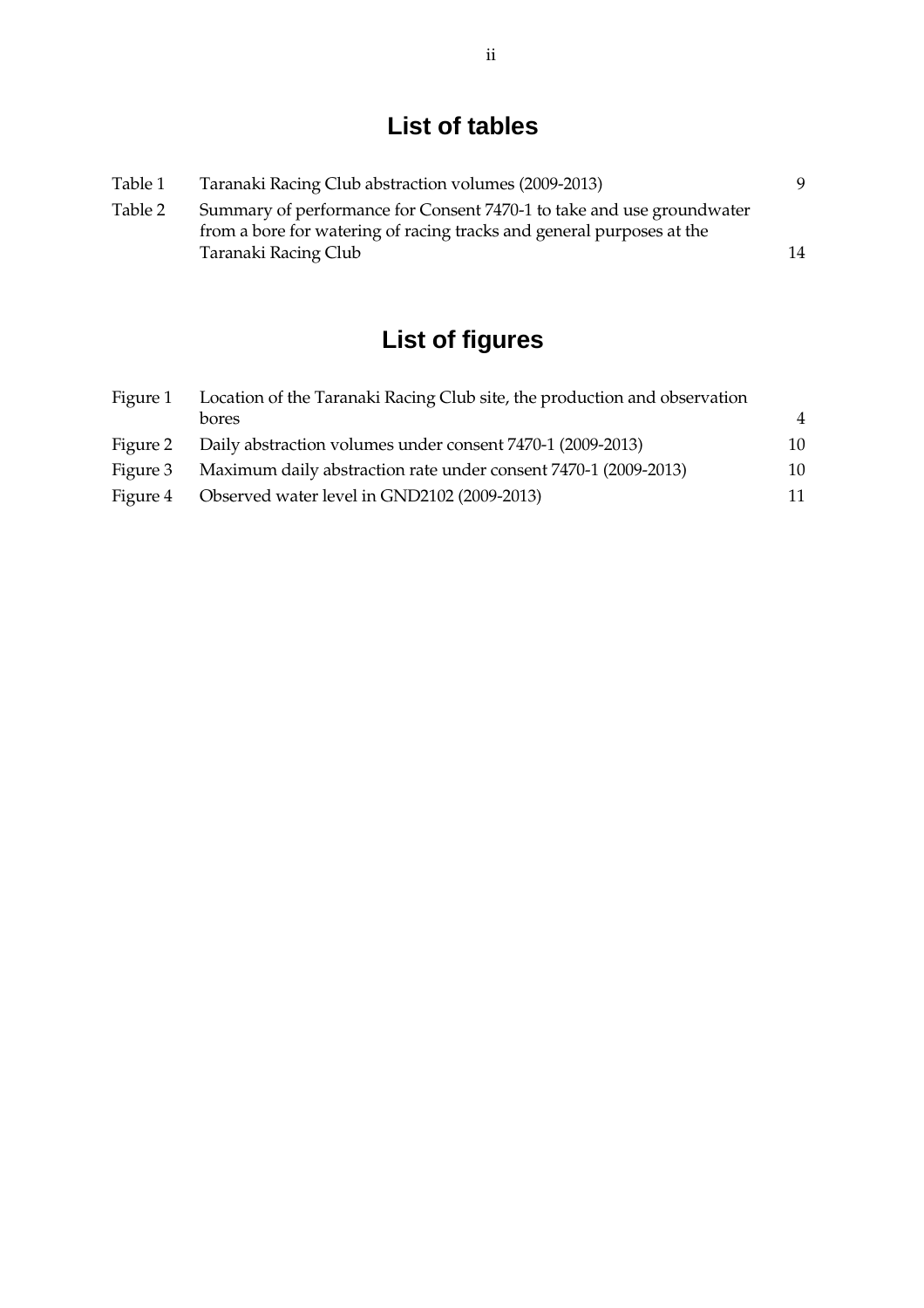## **1. Introduction**

## **1.1 Compliance monitoring programme reports and the Resource Management Act 1991**

### **1.1.1 Introduction**

The following report by the Taranaki Regional Council (the Council) describes the monitoring programme associated with resource consent 7470-1, held by the Taranaki Racing Club. The Taranaki Racing Club operates a race track and associated facilities on Coronation Avenue, New Plymouth. The site is located within the Te Henui catchment. Consent 7470-1 authorises the abstraction of up to 170 cubic metres per day  $(m<sup>3</sup>/d)$  of groundwater from a production bore at the site, at a rate not exceeding 10 litres per second (l/s).

This report covers the results and findings of the monitoring programme implemented by the Council in respect of consent 7470-1. This is the first compliance monitoring report to be prepared by the Council in relation to this consent, and the potential effects of the abstraction. The report covers the monitoring period July 2009- June 2013.

### **1.1.2 Structure of this report**

Section 1 of this report is a background section. It sets out general information about compliance monitoring under the Resource Management Act (the Act) and the Council's obligations and general approach to monitoring sites though annual programmes. It also provides details of the resource consent held by the Taranaki Racing Club for the abstraction of groundwater within the Te Henui catchment, and the nature of the monitoring programme in place for the period under review.

Section 2 presents the results of monitoring during the period under review, including scientific and technical data.

Section 3 discusses the results, their interpretations, and their significance for the environment.

Section 4 presents recommendations to be implemented in the 2013-2014 monitoring year.

A glossary of common abbreviations and scientific terms, and a bibliography, are presented at the end of the report.

### **1.1.3 The Resource Management Act (1991) and monitoring**

The Act primarily addresses environmental 'effects' which are defined as positive or adverse, temporary or permanent, past, present or future, or cumulative. Effects may arise in relation to:

- (a) the neighbourhood or the wider community around a discharger, and may include cultural and social-economic effects;
- (b) physical effects on the locality, including landscape, amenity and visual effects;
- (c) ecosystems, including effects on plants, animals, or habitats, whether aquatic or terrestrial;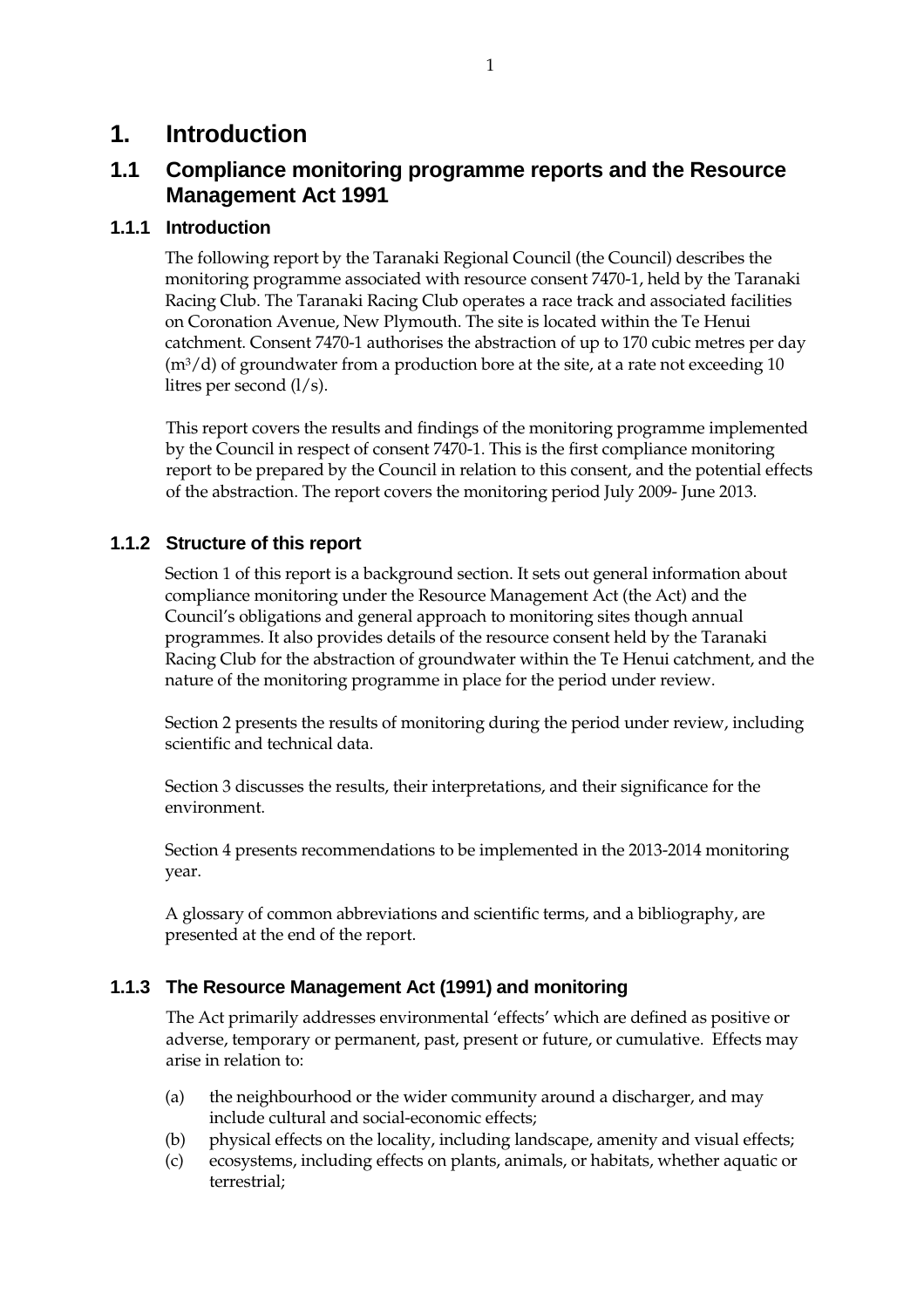- (d) natural and physical resources having special significance (eg, recreational, cultural, or aesthetic):
- (e) risks to the neighbourhood or environment.

In drafting and reviewing conditions on discharge permits, and in implementing monitoring programmes, the Council is recognising the comprehensive meaning of 'effects' inasmuch as is appropriate for each discharge source. Monitoring programmes are not only based on exiting permit conditions, but also on the obligations of the Act to assess the effects of the exercise of consents. In accordance with section 35 of the Act, the Council undertakes compliance monitoring for consents and rules in regional plans; and maintains an overview of performance of resource users against regional plans and consents. Compliance monitoring, (covering both activity and impact), also enables the Council to continuously assess its own performance in resource management as well as that of resource users particularly consent holders. It further enables the Council to continually re-evaluate its approach to resource management, and ultimately, through the refinement of methods and considered responsible resource utilisation, move closer to achieving sustainable development of the regions resources.

#### **1.1.4 Evaluation of environmental and consent performance**

Besides discussing the various details of the performance and extent of compliance by the consent holder(s) during the period under review, this report also assigns an overall rating. The categories used by the Council, and their interpretation, are as follows:

- a **high** level of environmental performance and compliance indicates that essentially there were no adverse environmental effects to be concerned about, and no, or inconsequential (such as data supplied after a deadline) non-compliance with conditions.
- a **good** level of environmental performance and compliance indicates that adverse environmental effects of activities during the monitoring period were negligible or minor at most, or, the Council did not record any verified unauthorised incidents involving significant environmental impacts and was not obliged to issue any abatement notices or infringement notices, or, there were perhaps some items noted on inspection notices for attention but these items were not urgent nor critical, and follow-up inspections showed they have been dealt with, and any inconsequential non compliances with conditions were resolved positively, co-operatively, and quickly.
- **improvement desirable (environmental)** or **improvement desirable (administrative compliance)** (as appropriate) indicates that the Council may have been obliged to record a verified unauthorised incident involving measurable environmental impacts, and/or, there were measurable environmental effects arising from activities and intervention by Council staff was required and there were matters that required urgent intervention, took some time to resolve, or remained unresolved at the end of the period under review, and/or, there were on-going issues around meeting resource consent conditions even in the absence of environmental effects. Abatement notices may have been issued.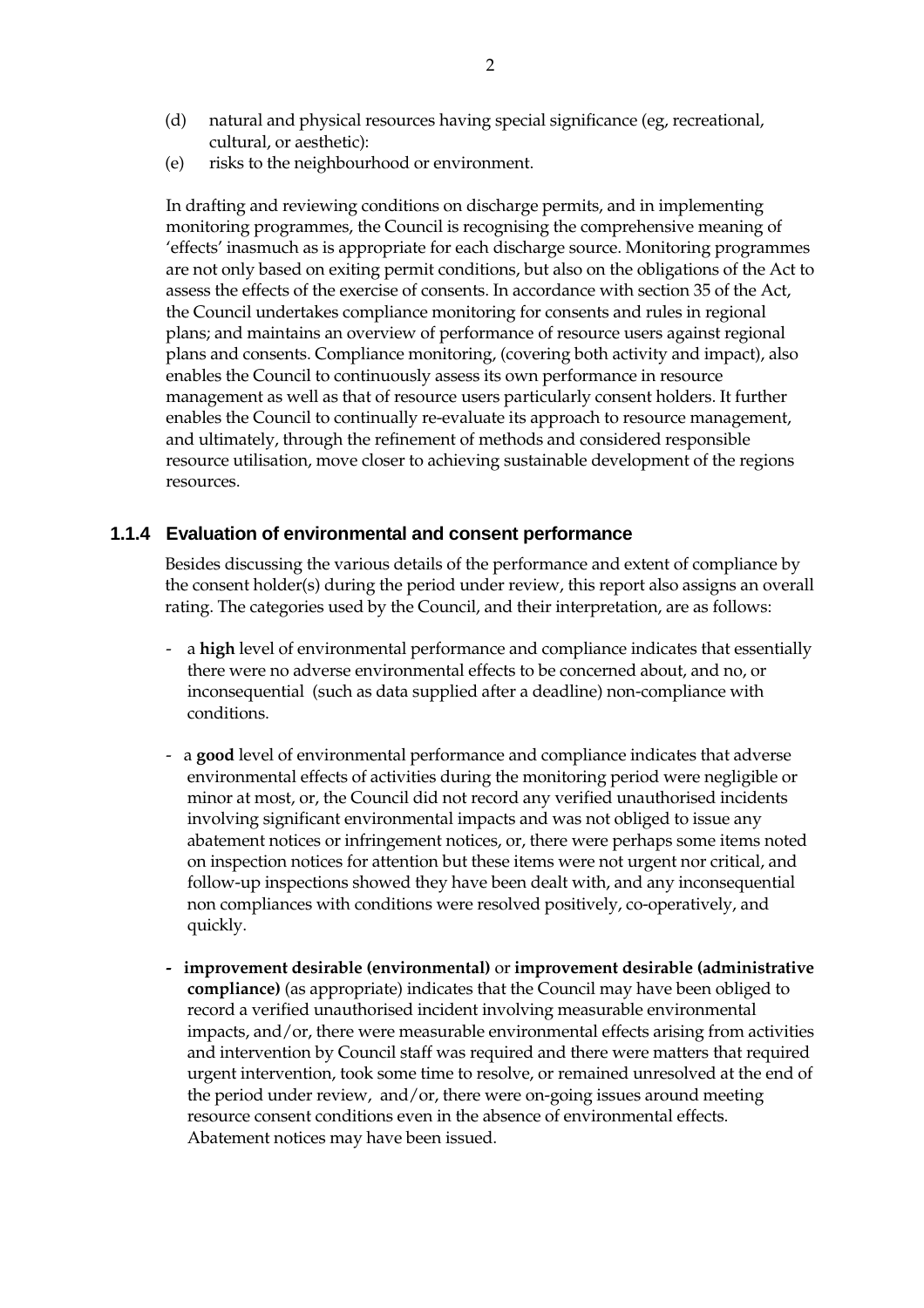- **poor performance (environmental)** or **poor performance (administrative compliance)** indicates generally that the Council was obliged to record a verified unauthorised incident involving significant environmental impacts, or there were material failings to comply with resource consent conditions that required significant intervention by the Council even in the absence of environmental effects. Typically there were grounds for either a prosecution or an infringement notice.

For reference, in the 2012-2013 year, 35% of consent holders in Taranaki monitored through tailored compliance monitoring programmes achieved a high level of environmental performance and compliance with their consents, while another 59% demonstrated a good level of environmental performance and compliance with their consents.

## **1.2 Background**

The production bore operated by the Taranaki Racing Clubs was drilled and constructed by Borewell NZ Limited. The construction of the bore was completed on 27 March 2009, and it was assigned Council reference code GND2010. The bore is located to the south of the main race track, approximately 40 m from the site's boundary with Pukekura Park (Figure 1).

The geological log of the bore indicates volcanic sand and gravel layers, interbedded with peat horizons, were encountered to a depth of 86 m. Mudstone (papa) was encountered from 86 m to 131 m (total depth). The bore log indicates that three separate water bearing layers were encountered during drilling. The bore was completed with alternating 150 mm stainless steel spacers and 178 mm diameter stainless steel screen between 62 m and 83 m. The total screen length is 12 m.

 In order to assess the potential effects of the planned abstraction on local groundwater levels and flow regimes, a programme of pump testing was carried out on the production bore by BECA Ltd. on behalf of the consent holder. Three observation bores were installed so the effects of the abstraction on groundwater levels could be monitored during testing. Each observation bore was screened within a different water bearing zones as recorded in the bore log. GND2102, the shallowest observation bore, is screened from 24 metres below ground level (mbgl) to 27 mbgl, and is located approximately 14 m from the production bore. GND2104, an intermediate depth observation bore, is located 39 m from the production bore, and screened from 42 mbgl to 52 mbgl. GND2103 is located approximately 26 m from the production bore, and is screened within the same interval as the production bore from 66 mbgl to 76 mbgl. The location of the observation bores is illustrated in Figure 1. The pump testing programme was carried out between 12 May and 24 May 2009. The testing programme encompassed a stepped-rate test, a constant rate test, and recovery test. The data obtained during the testing programme allowed the hydraulic properties of the aquifer to be estimated, and the response of the aquifer to different abstraction scenarios to be assessed. The results of the pump testing indicated the following:

- Water bearing strata at the intermediate and deep depths are directly connected and can be considered one semi-confined aquifer; and
- There were no apparent drawdown effects on the unconfined aquifer, screened in the shallow observation bore.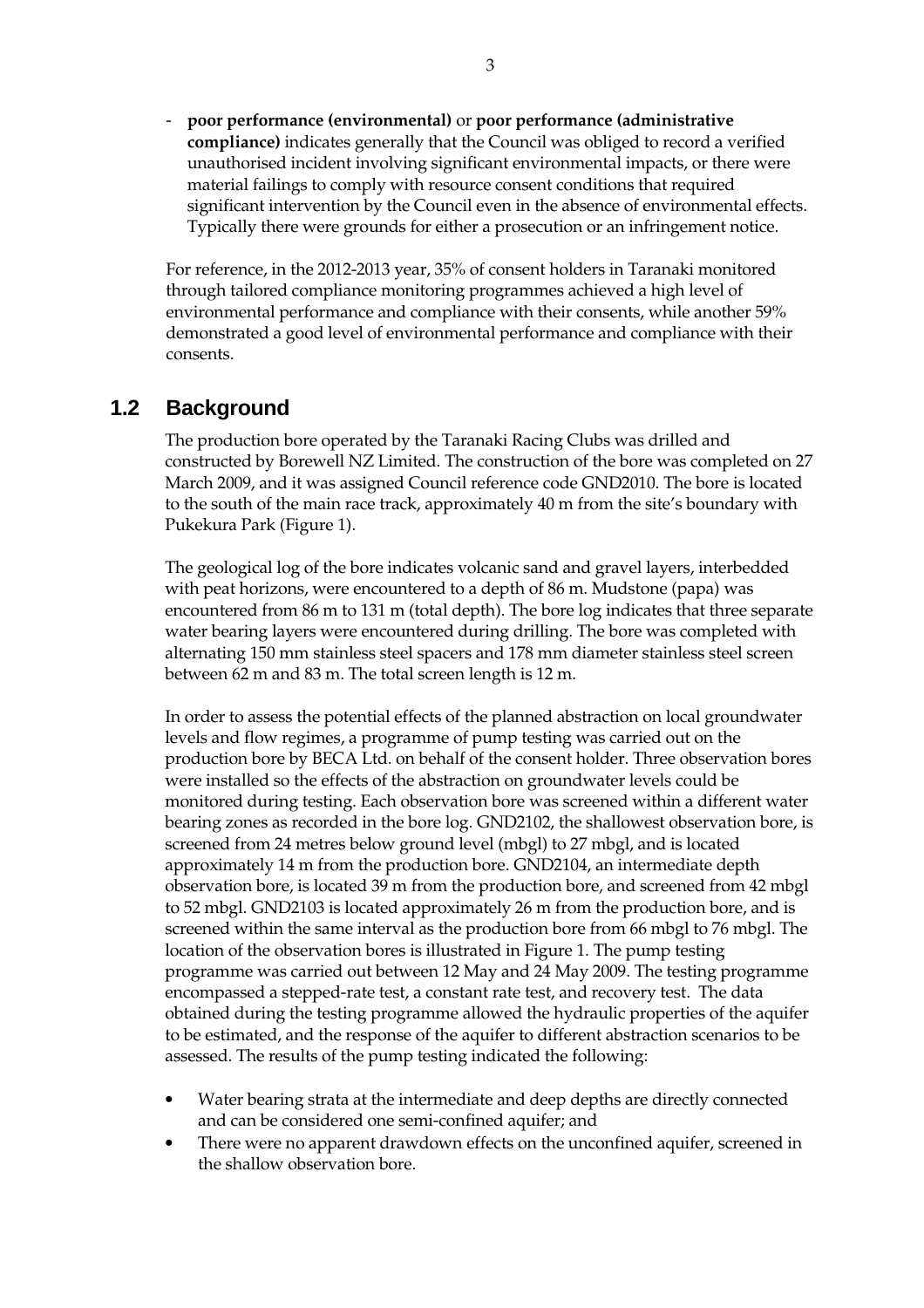

**Figure 1** Location of the Taranaki Racing Club site, the production and observation bores

## **1.3 Resource consents**

### **1.3.1 Water abstraction permit**

Section 14 of the Act stipulates that no person may take, use, dam or divert any water, unless the activity is expressly authorised by a resource consent or a rule in a regional plan, or it falls within a particular category set out in Section 14.

Taranaki Racing Club holds water permit **7470-1**, authorising the taking of groundwater from a bore for the race track irrigation and general purposes*.* This permit was issued by the Council on 20 August 2009 under Section 87(d) of the Act. It is due to expire on 1 June 2020.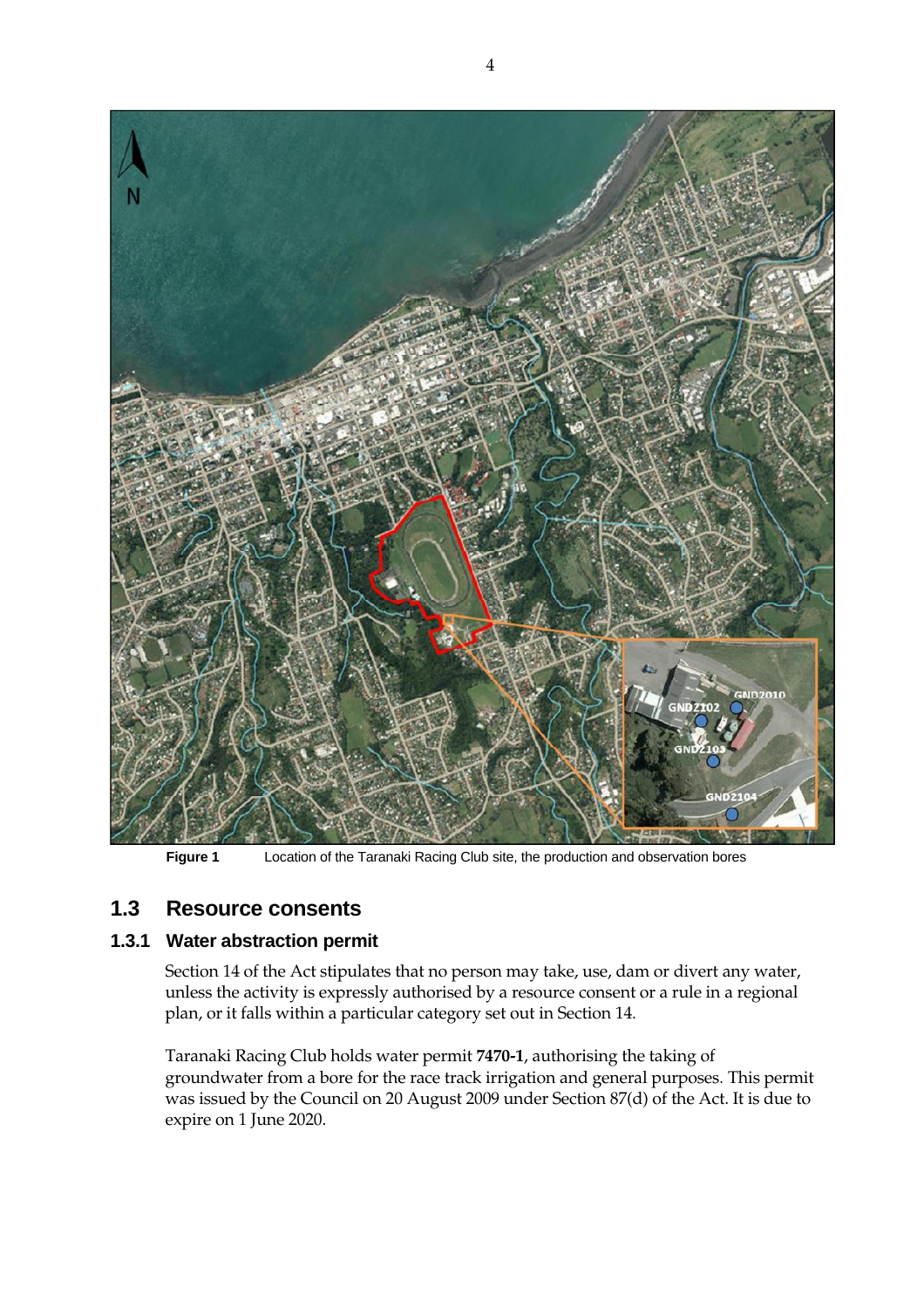The consent includes 10 special conditions setting out specific requirements with which the consent holder must comply. The conditions attached to the consent are summarised below.

- Condition 1 imposes limits on the volume and rate of abstraction;
- Condition 2 requires the consent holder to install a water meter to record the volume of water being abstracted and an electronic data logging device which meets the required specification;
- Condition 3 requires that the bore be labelled with the Council reference code;
- Condition 4 requires the consent holder to maintain a continuous record of groundwater level in observation bores by installing automatic level recording devices which meet the required specification;
- Condition 5 requires that an additional observation bore remain accessible for New Plymouth District Council (NPDC) to monitor water levels;
- Condition 6 requires all records of water abstraction and groundwater level monitoring to be submitted to NPDC at stipulated intervals;
- Condition 7 requires all electronic records of water abstraction and groundwater level monitoring to be made available to the Council;
- Condition 8 requires the consent holder to adopt the best practicable option to prevent or minimise any actual or likely adverse effect on the environment associated with the abstraction of groundwater, including the efficient use of water;
- Condition 9 is a lapse condition; and
- Condition 10 is a review condition.

A copy of the permit is included in Appendix I.

## **1.4 Monitoring programme**

#### **1.4.1 Introduction**

Section 35 of the Act sets out obligation upon the Council to gather information, conduct research, and monitor the effects arising with regard to the exercising of resource consents within the Taranaki region, and to report on the results.

The Council may therefore make and record measurements of physical and chemical parameters, take samples for analysis, carry out surveys and inspections, conduct investigations, and seek information from consent holders.

The monitoring programme associated with consent 7470-1 consisted of three primary components.

#### **1.4.2 Programme liaison and management**

There is generally a significant investment of time and resources by the Council in ongoing liaison with the consent holder over consent conditions, their interpretation and application, in discussion over monitoring requirements, preparation for any reviews, renewals, or new consents, advice on the Council's environmental management strategies, the content of regional plans, and consultation on associated matters.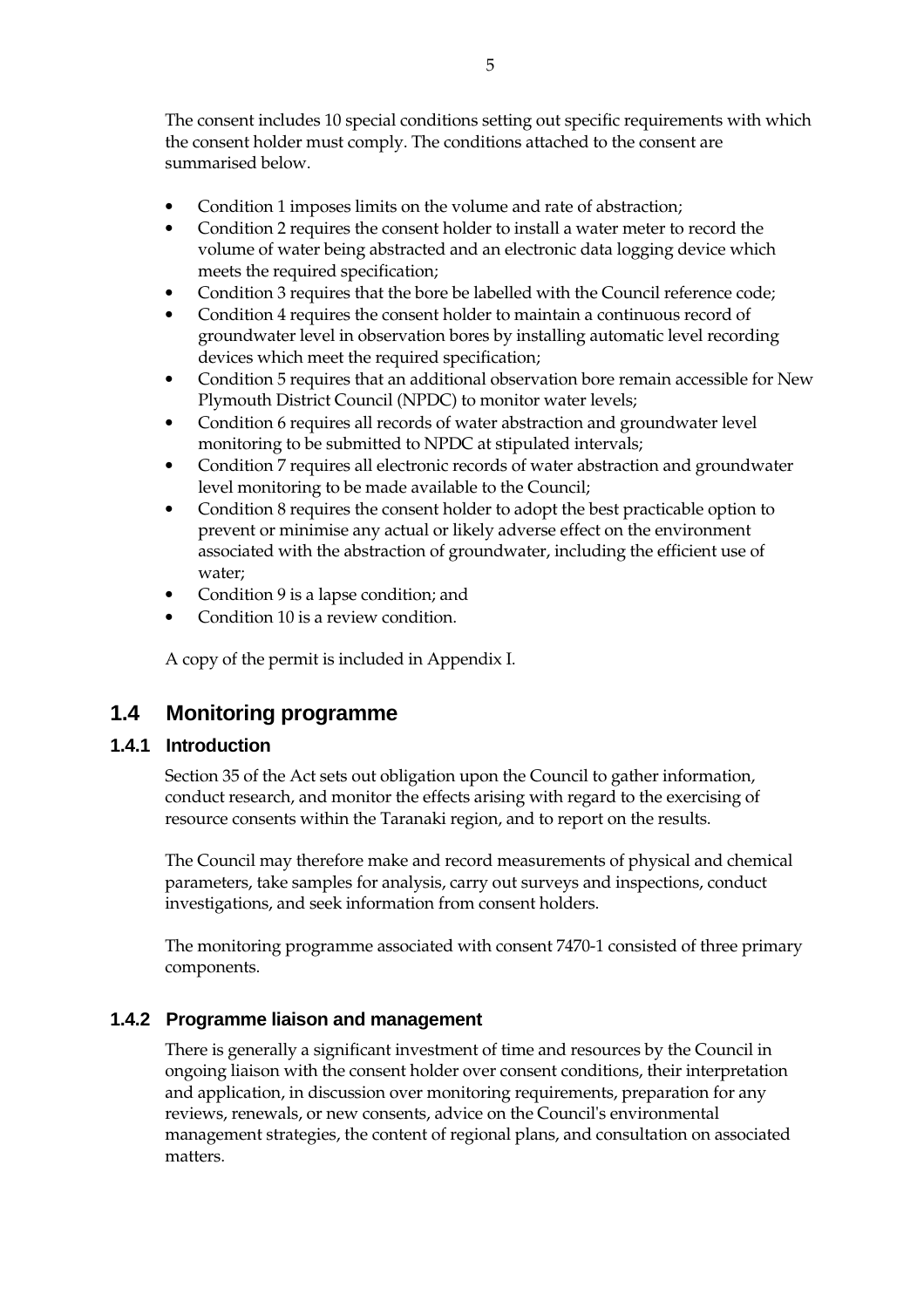#### **1.4.3 Site inspections**

The Taranaki Racing Club site was visited on 10 occasions during the period under review for the purpose of undertaking inspections. A typical inspection visit included obtaining static water level measurements from the production and observation bores, taking instantaneous abstraction volume and rate readings from the production bore flow meter, taking instantaneous abstraction volume and rate readings from datalogger display for comparison with flow meter readings, downloading electronic abstraction and water level data, and carrying out a general visual inspection of the production bore headworks, pipework and water storage infrastructure.

#### **1.4.4 Monitoring and review of abstraction data**

The volume and rate of abstraction from GND2010 is recorded electronically on a datalogging unit. In order to assess compliance with the special conditions of consent 7470-1, a review of all abstraction data is carried out for comparison against stipulated limits. All data needs to be processed and checked for accuracy before any analysis can be carried out. All electronic abstraction data was downloaded manually by Council Officers during inspection visits.

#### **1.4.5 Monitoring and review of groundwater level data**

In order to monitor the effects of the abstraction authorised under consent 7470-1 on local groundwater levels and flow regimes, groundwater levels were measured manually in both the production and observation bores during inspection visits. Pressure transducers were installed in observation bores GND2102 and GND2103. In addition, an atmospheric logger was also installed to measure and record barometric pressure. The electronic data was downloaded by Council Officers during inspection visits. Manual measurements of water level are also obtained from the third bore during inspection visits. All data needs to be processed by Council Staff and checked for accuracy before any analysis can be carried out.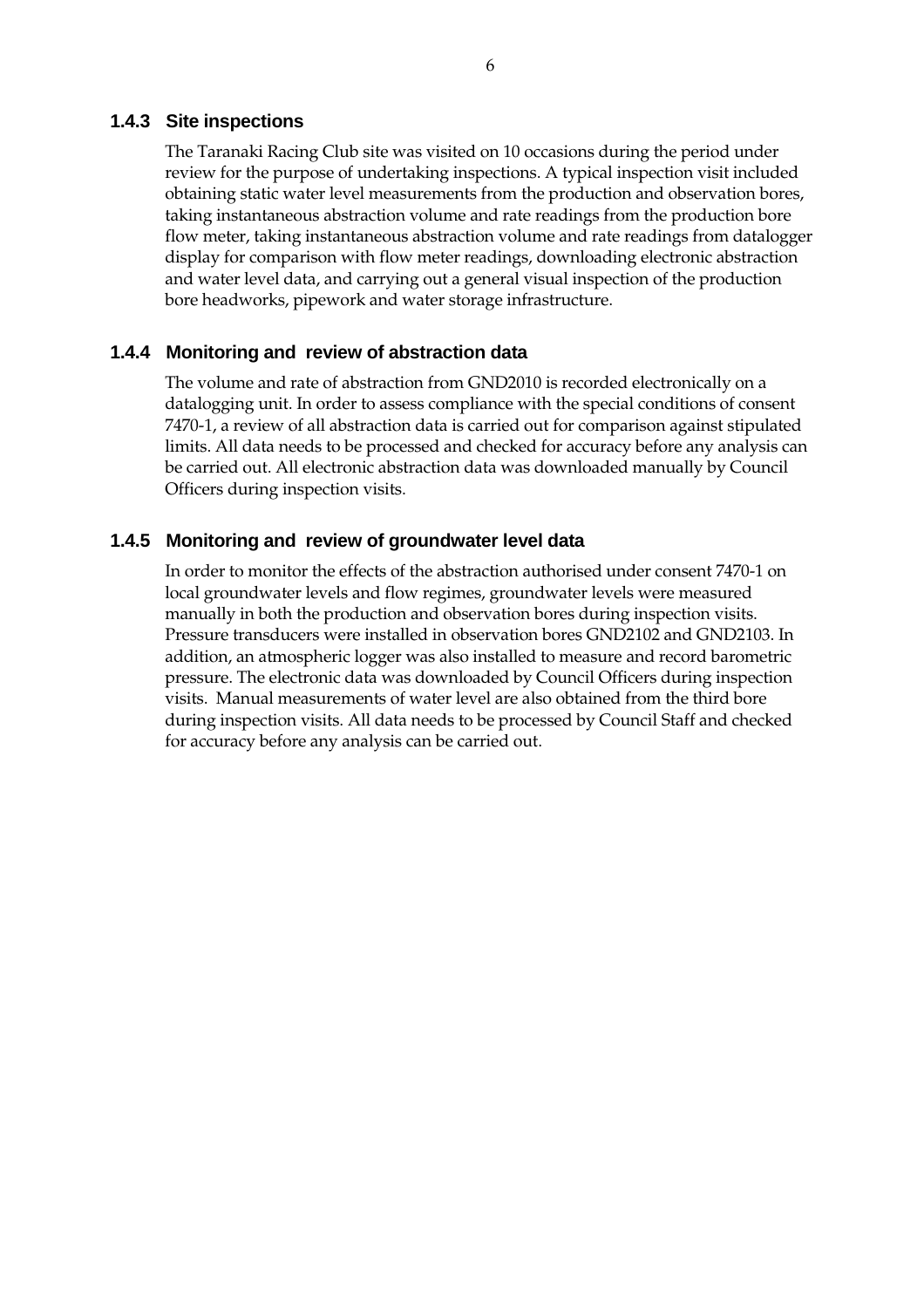## **2. Results**

### **2.1 Inspections**

During the period under review, 10 inspection visits were carried out in relation to consent 7470-1. The following observations were recorded:

#### **12 October 2009**

No abstraction was occurring at the time of visit. The set-up of the bore pipework, metering equipment, and datalogger installation were inspected. Installation was deemed to be of a high standard. All electronic data was downloaded.

#### **15 January 2010**

No abstraction was occurring on arrival at the site, but commenced mid inspection. All electronic data was downloaded, including water level data from observation bores, flow meter and atmospheric logger data. Manual water level measurements were also taken from all observation bores. Vegetation was cleared from around GND2103 as it had become overgrown.

#### **10 September 2010**

No abstraction occurred during the inspection visit. All electronic data was downloaded, including data from observation bores, flow meter and atmospheric loggers. Manual water level measurements were also taken from all observation bores. The water level in the production bore could not be measured due to access issues. The cover for observation bore GND2102 was found to have water pooling around its surface cover as there was no grade on the concrete slab installed around it. This was resulting in water entering the subsurface cellar and pooling around the top of the bore standpipe. A recommendation was made in the inspection notice that this issue be addressed.

#### **21 February 2011**

No abstraction occurred during the inspection visit. It was found that the access cover to observation bore GND2104 had been sealed shut during road resealing works and could not be removed. Electronic data from all accessible observation bores and the atmospheric logger was downloaded. Manual water level measurements were also taken from the production bore and all accessible observation bores. Abstraction data could not be downloaded due to an issue with the datalogger. The datalogger was removed and sent back to the supplier for repair.

#### **28 February 2011**

The bore pump was running while on site as track was being watered. The repaired datalogger was reinstalled.

#### **15 June 2011**

No abstraction occurred during the inspection visit. Observation bore GND2104 was still inaccessible. All electronic data was downloaded, including data from observation bores, flow meter and atmospheric loggers. Manual water level measurements were also taken from the production bore and all accessible observation bores.

#### **2 May 2012**

No abstraction occurred during inspection visit. Observation bore GND2104 was still inaccessible. All electronic data was downloaded, including data from observation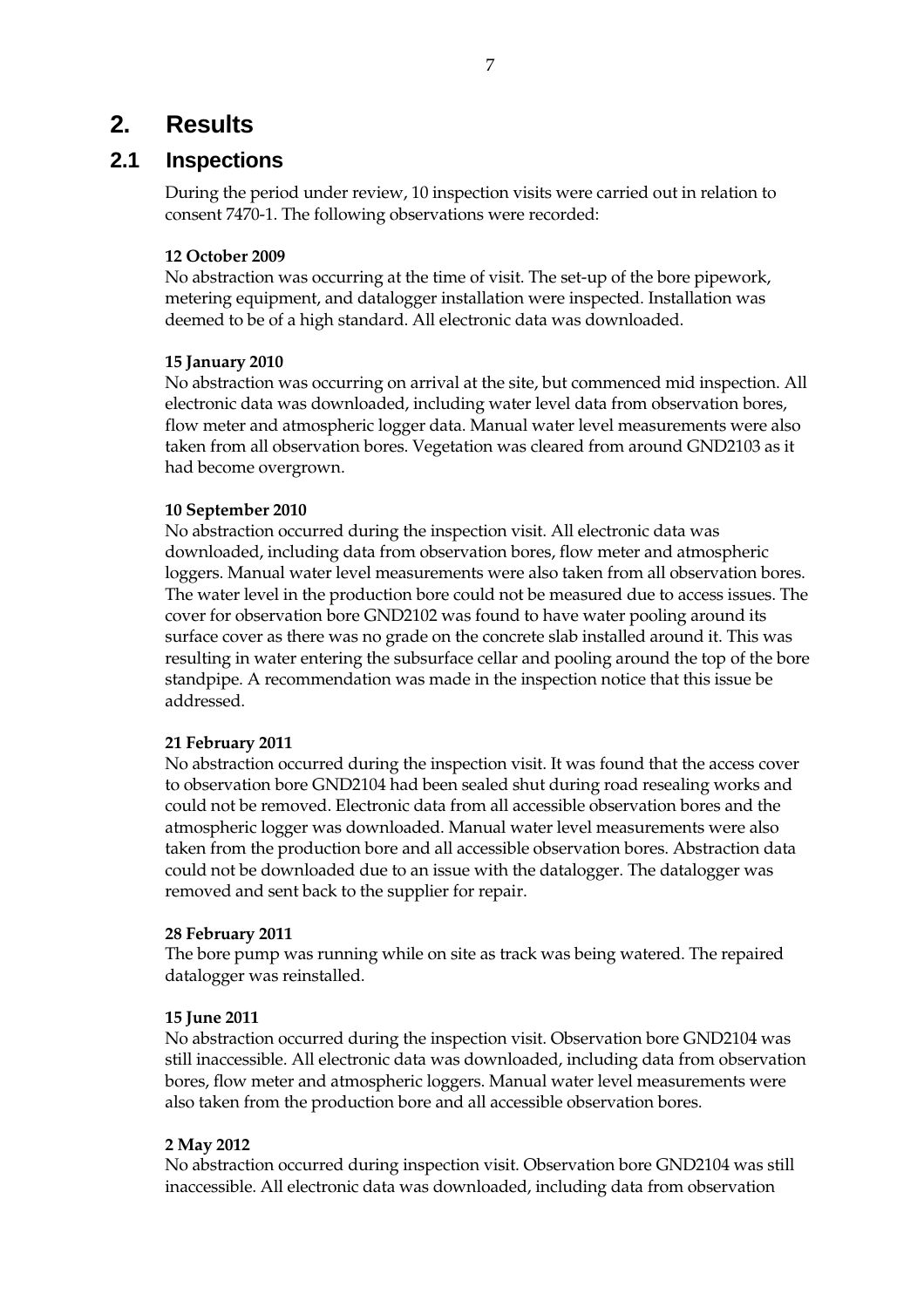bores, flow meter and atmospheric loggers. Manual water level measurements were also taken from the production bore and all accessible observation bores. Water was found to be still pooling around the standpipe of GND2102. Vegetation was also becoming overgrown around observation bores making them difficult to locate.

#### **17 May 2012**

No abstraction occurred during the inspection visit. Access to observation bore GND2104 had been restored. All electronic data was downloaded, including data from observation bores, flow meter and atmospheric loggers. Manual water level measurements were also taken from the production bore and all observation bores. Water was found to be still pooling around the standpipe of GND2102.

#### **12 December 2012**

No abstraction occurred during inspection visit. It was discovered that the consent holder was having issues with the production bore fouling with fine sediment, resulting in significantly reduced yields (max 61/s). A drilling contractor was on-site to carry out development of the production bore. GND2104 could not be accessed as it had been tar sealed shut. GND2101 could not be accessed as it was also covered by equipment being used in the production bore remedial works. Electronic data was downloaded from the production bore and GND2103.

#### **12 June 2013**

No abstraction occurred during the inspection visit. Access to observation bore was GND2104 was still not possible. All electronic data was downloaded, including data from observation bores, flow meter and atmospheric loggers. Atmospheric logger was found to have reached capacity as it could not be accessed for download during the previous inspection visit. Manual water level measurements were taken from the production bore and all observation bores. It was found the pipework from GND2010 was leaking, and water was still pooling around the standpipe of GND2102. Recommendations were made in the inspection notice that these issues be addressed. It was also noted that two additional water storage tanks had been installed. The estimated total storage capacity was now 120 m3.

## **2.2 Results of abstraction monitoring**

As a condition of consent 7470-1, the Taranaki Racing Club is required to record the daily volumes abstracted, and the rate of abstraction. The abstraction data is captured electronically, and downloaded by Council Officers during inspection visits.

A summary of groundwater abstraction volumes across the period under review is provided in Table 1.

Consent 7470-1 stipulates an abstraction volume limit of  $170 \text{ m}^3/\text{d}$ , and a maximum abstraction rate of 10 l/s. The maximum daily abstraction volume and rate data for the period under review are presented in Figure 2 and Figure 3.

Figure 2 indicates that the maximum authorised abstraction rate of  $170 \text{ m}^3/\text{d}$  was exceeded on numerous occasions during the period under review. Enforcement action has been undertaken by the Council in relation to this non-compliance (see Section 2.4).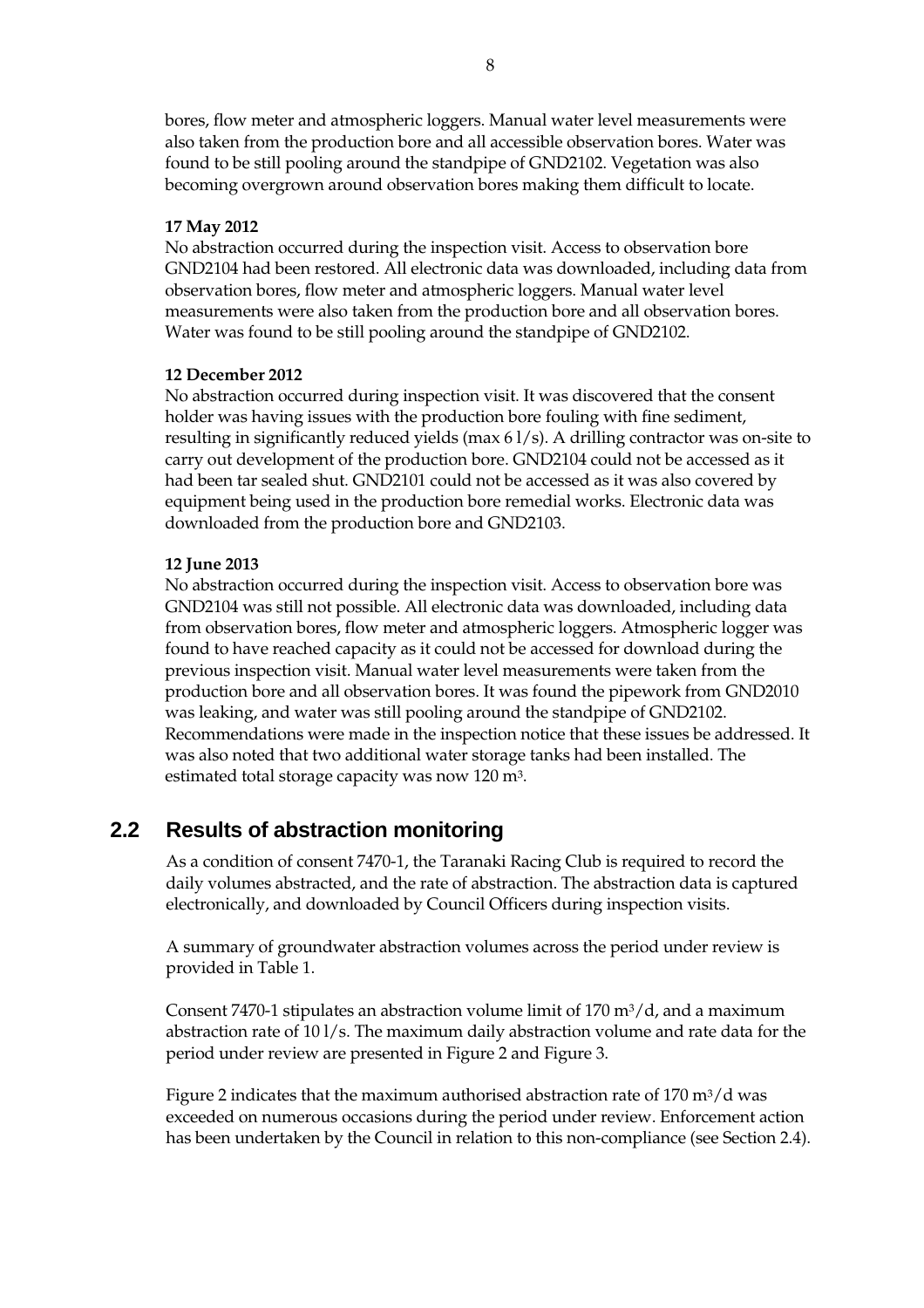Initial analysis of the abstraction rate data indicated that there had also been numerous exceedances of the maximum authorised rate during the period under review. However, further analysis of this data during preparation of this report found that rate values made have been inaccurate. In some cases, the rate value being recorded on the datalogger exceeded the capacity of the abstraction pipework. In addition the maximum potential yield of the production bore had reduced to below 10 l/s during the monitoring period. The cause of the error in some of the rate data is being investigated at the time of writing this report. The corrected abstraction rate data for the period under review is presented in Figure 3. Abstraction rate data will continue to be closely monitored during the forthcoming monitoring period. If further exceedances are identified, immediate investigations will be carried out.

| <b>Month</b> | Abstraction volumes (m <sup>3</sup> ) |           |           |           |
|--------------|---------------------------------------|-----------|-----------|-----------|
|              | 2009-2010                             | 2010-2011 | 2011-2012 | 2012-2013 |
| July         | 0                                     | 633       | 464       | 874       |
| August       | $\mathbf 0$                           | 152       | 783       | 714       |
| September    | $\pmb{0}$                             | 130       | 1,156     | 938       |
| October      | 1,152                                 | 1,565     | 939       | 1,332     |
| November     | 2,068                                 | 2,753     | 1,737     | 1,660     |
| December     | 2,166                                 | 2,365     | 2,367     | 6         |
| January      | 2,911                                 | 3,332     | 2,285     | 2,271     |
| February     | 2,266                                 | 1,966     | 1,502     | 5,547     |
| March        | 2,106                                 | 2,428     | 2,324     | 4,564     |
| April        | 767                                   | 1,426     | 1,835     | 1,559     |
| May          | 824                                   | 428       | 869       | 953       |
| June         | 288                                   | 517       | 343       | 682       |
| Total        | 14,548                                | 17,725    | 16,604    | 21,100    |

**Table 1** Taranaki Racing Club abstraction volumes (2009-2013)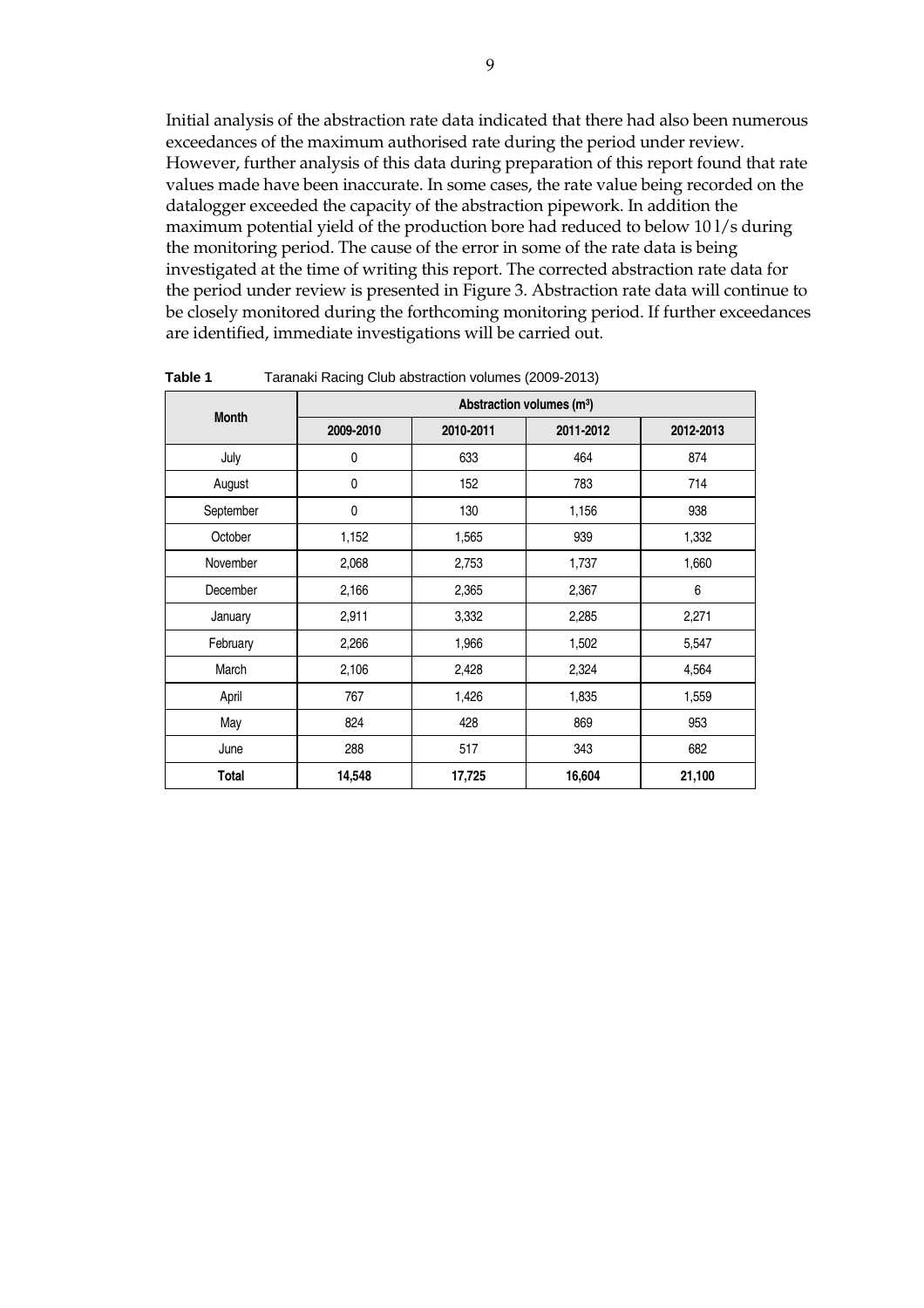





10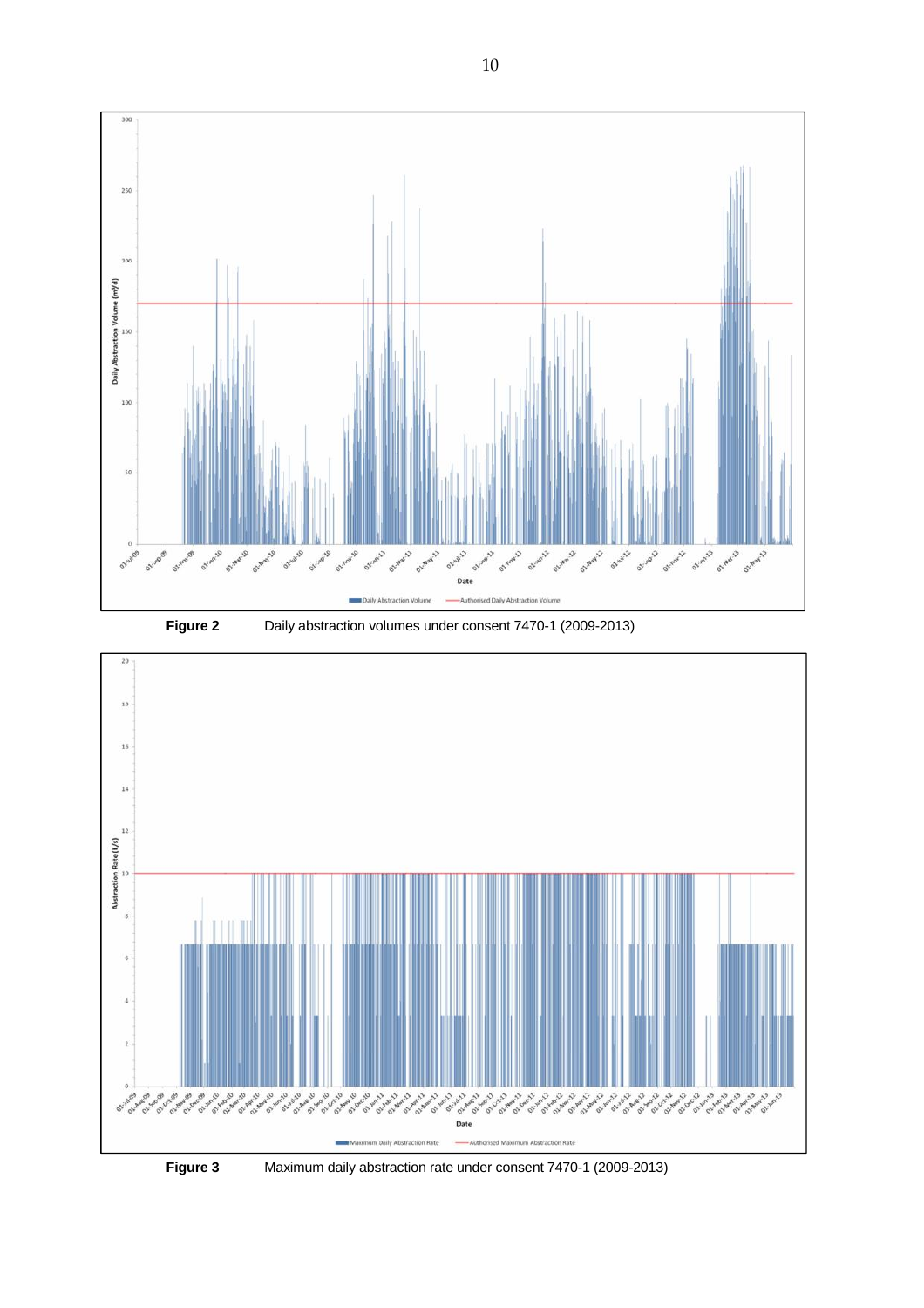## **2.3 Results of groundwater level monitoring**

Electronic records of the water level in GND2102 are available for the period under review. There are some gaps in data record where logger memory capacity has been exceeded before being downloaded. The water level data obtained from GND2102 is plotted in Figure 4. The data is presented with the production bore abstraction data and daily rainfall values taken from the Council's Mangorei rainfall station, located approximately 3.5 km south of the site.

An issue with the data being obtained from GND2103 was discovered in mid 2013. Further investigations found that the logger had not been suspended at sufficient depth to capture the full range of water level drawdown occurring within the bore as a result of the abstraction from the production bore.



**Figure 4** Observed water level in GND2102 (2009-2013)

## **2.4 Investigations, interventions, and incidents**

The monitoring programme for the period was based on what was considered to be an appropriate level of monitoring, review of data, and liaison with the consent holder. During a monitoring period, matters may arise which require additional activity by the Council e.g. provision of advice and information, or investigation of potential or actual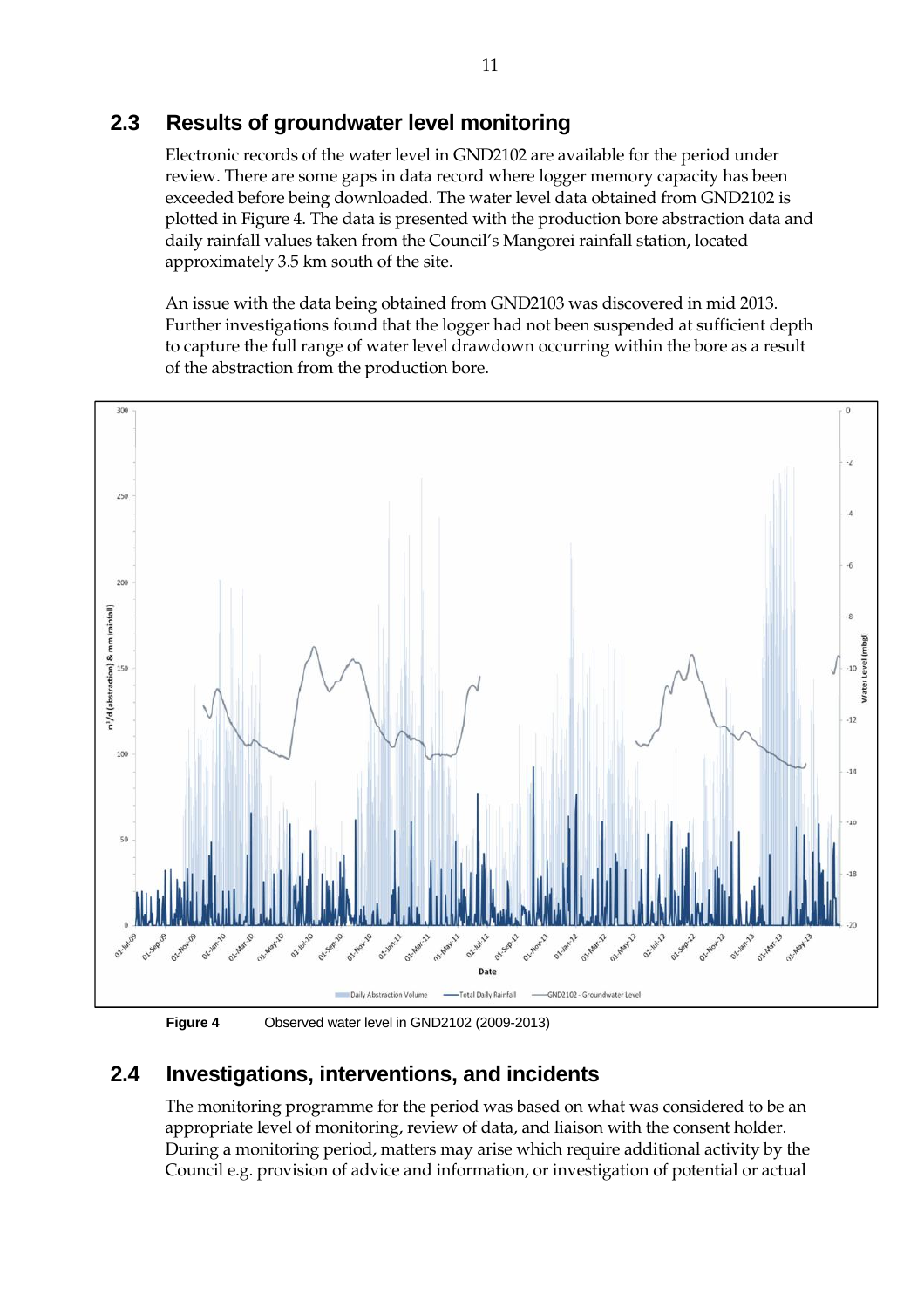courses of non-compliance or failure to maintain good practices. A pro-active approach that in the first instance avoids issues occurring is favoured.

The Council operates and maintains a register of all complaints or reported and discovered excursions from acceptable limits and practices, including non-compliance with consents, which may damage the environment. The Unauthorised Incident Register (UIR) includes events where the company concerned has itself notified the Council. The register contains details of any investigation and corrective action taken.

Complaints may be alleged to be associated with a particular site. If there is potentially an issue of legal liability, the Council must be able to prove by investigation that the identified company is indeed the source of the incident (or that the allegation cannot be proven).

An incident was entered into the Council's UIR in August 2013 for consent noncompliances in relation to consent 7470-1. The non-compliances identified related to the exceedance of the maximum abstraction volume authorised by consent 7470-1.

During the analysis of abstraction data by Council Officers during June 2013, it was found that the authorised abstraction limit of  $170 \text{ m}^3/\text{d}$  had been exceeded on numerous occasions between January and March 2013.

The Taranaki Racing Club was subsequently issued an Abatement Notice requesting them to take all steps necessary to comply with all conditions of consent 7470-1.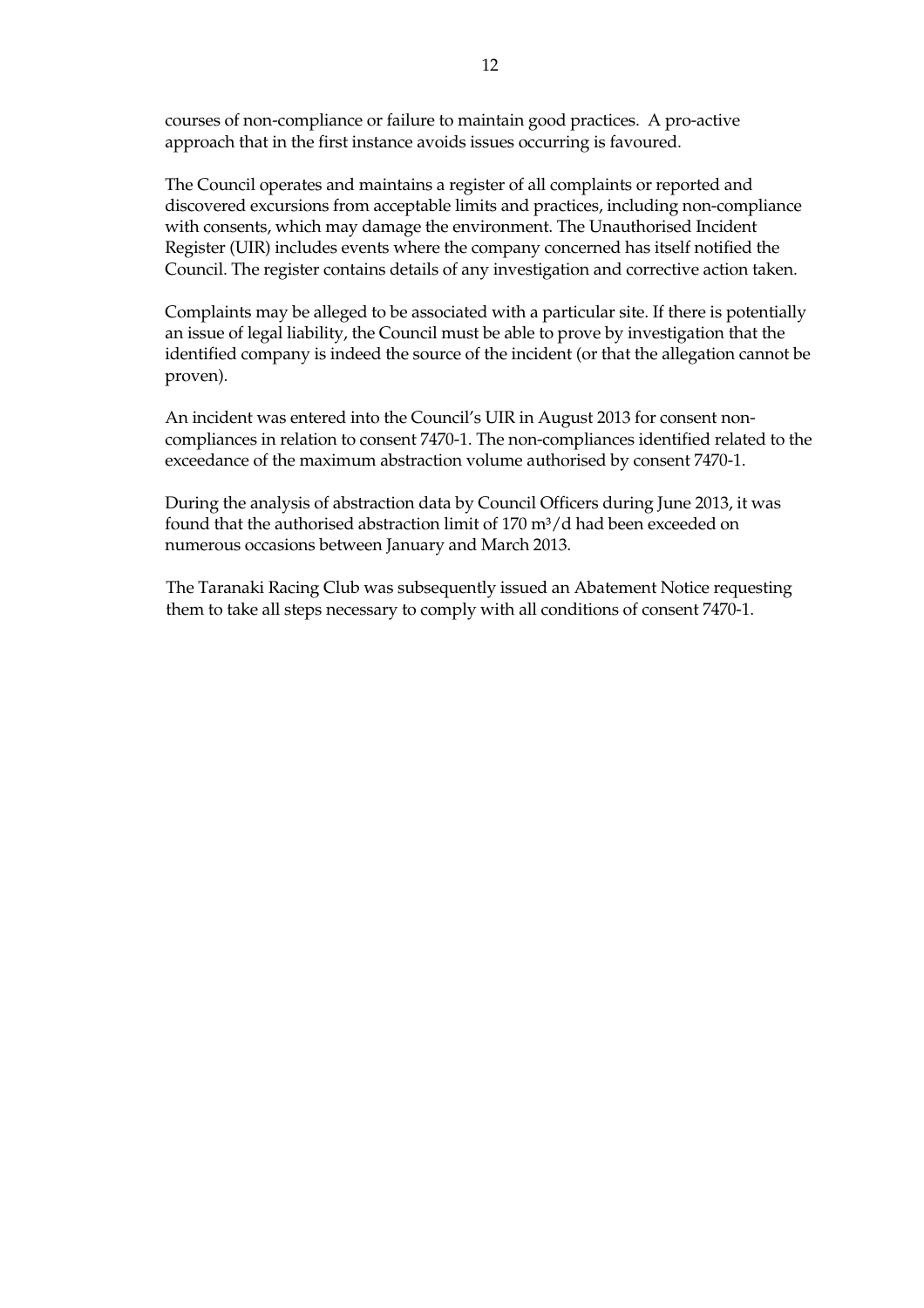## **3. Discussion**

## **3.1 Environmental effects of exercise of consents**

The main potential environmental effect of a groundwater abstraction is the reduction in groundwater levels in the vicinity of the production bore. Depending on the local hydrogeological characteristics, the lowering of groundwater levels could reduce the volume of water available for abstraction by other existing groundwater users, or reduce the volume of groundwater discharge into local surface water features.

The potential effects of the abstraction authorised by consent 7470-1 were thoroughly assessed during the processing of the consent application. Analysis of the pump test data suggests that measureable drawdown (0.1 m) would occur 500 m to 1,000 m from the production bore when operating at the maximum authorised limit. Drawdown would only occur within the aquifer from which abstraction occurs, as the aquifer is vertically confined from other water bearing formations. There are no other groundwater abstractions located within 3,000 m of the production bore, and no other groundwater users are deemed to have been affected by the abstraction.

The primary concern associated with a reduction in groundwater levels as a result of the abstraction from GND2010 is therefore the reduction in groundwater flow to springs and surface water systems within Pukekura Park. The potential adverse effects of the abstraction on surface water flows within Pukekura Park were thoroughly assessed during the resource consenting process. As part of the pump testing programme carried out prior to the lodging of the consent application, a constant rate test was carried out from the production bore. The constant rate test involved pumping the bore at flow rates ranging from 8 l/s to 10 l/s for eight days. During the constant rate test, no drawdown was recorded in shallow observation bore GND2102. In fact, the water level within GND2102 increased 0.6 m from 13.5 mbgl to 12.9 mbgl as a result of rainfall recharge during the test period. The results of the pump testing carried out, and monitoring of water levels within the observation bores during testing, indicated that the shallow unconfined aquifer, which is responsible for providing baseflow to surface water features in Pukekura Park, is not directly connected to the aquifer from which the abstraction occurs.

The monitoring programme implemented by the Council in respect of consent 7470-1 included a groundwater level monitoring component, designed to allow for the ongoing assessment of the effects of the abstraction on local groundwater levels, and groundwater fed surface water systems.

During the period under review, groundwater levels measured within observation bore GND2102 varied between 9.17 mbgl and 13.13 mbgl. The main factor influencing groundwater level fluctuations in GND2102 is rainfall recharge volumes, with water levels displaying seasonal trends. The seasonal variation of 4.68m observed within GND2102 is typical of shallow bores screened within the Volcanics Formation. A longterm record of groundwater level is available for GND0508, located on Carrington Road, New Plymouth. GND0508 is 14 m in depth and is screened within the Volcanics Formation. Monitoring records for GND0508 indicate seasonal fluctuations in groundwater levels of up to 4.85 m at this location. The seasonal variation in water levels observed in GND2102 can therefore be considered typical of bores screened in the Volcanics Formation.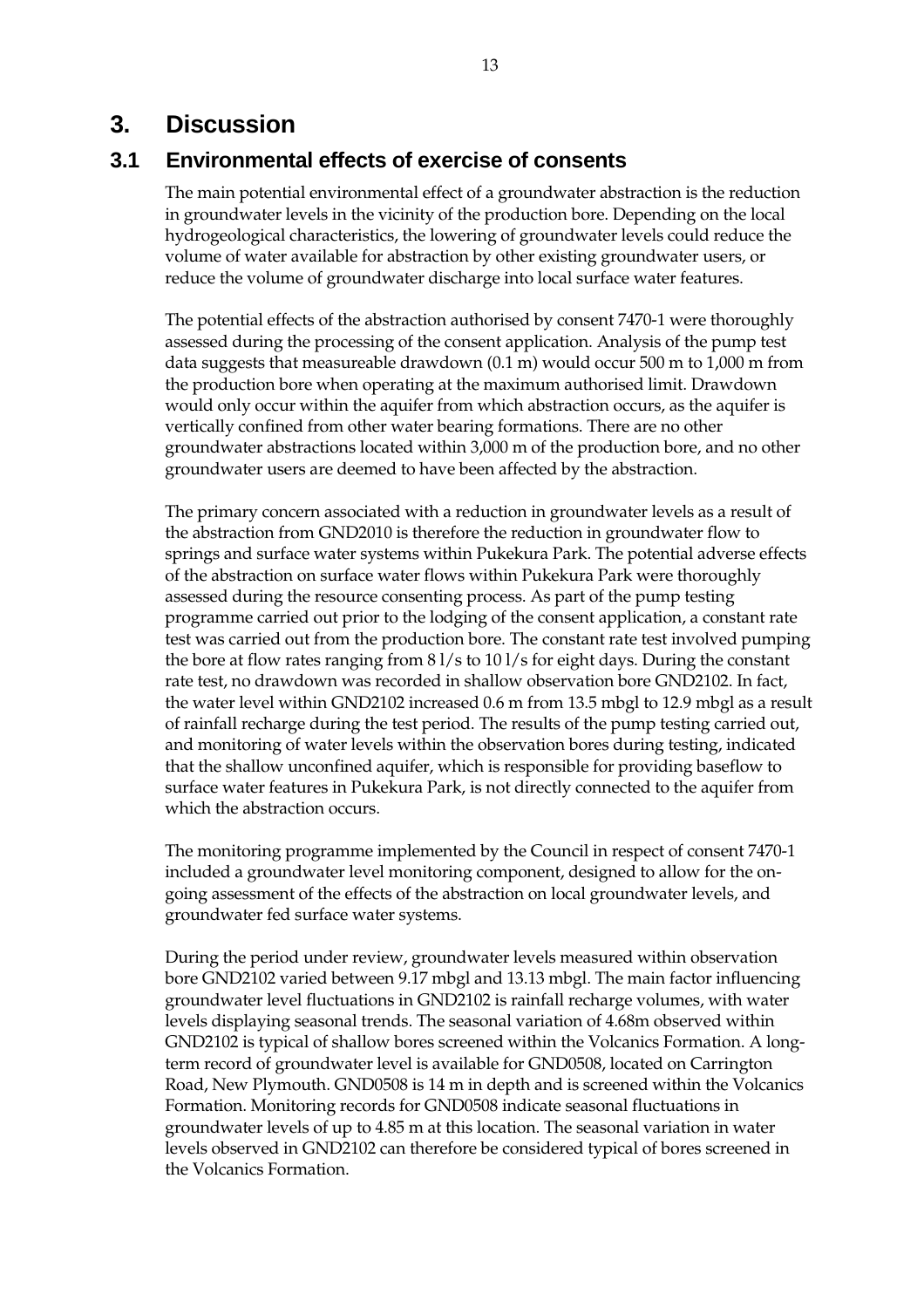Prior to the start of the constant rate test in May 2009, the static water level in observation bore GND2102 was 12.9 mbgl. Groundwater level data gathered as part of the Council's monitoring programme indicates an average groundwater level of 13.0 mbgl during May 2010, 11.7 mbgl during May 2011, and 13.0 mbgl during May 2012. This data indicates that groundwater levels have remained relatively stable over the period under review, and there is no evidence of any long term reduction in shallow groundwater levels as a result of the authorised abstraction.

In summary, water level monitoring data gathered by the Council does not indicate any reduction in shallow groundwater levels as a result of the abstraction authorised by consent 7470-1. As such, the potential for adverse effects on downgradient surface water systems as a result of the abstraction is deemed negligible.

## **3.2 Evaluation of performance**

A tabular summary of the consent holder's compliance record for the period under review is set out in Table 2.

|                                                                                                   | <b>Condition requirement</b>                                                                        | Means of monitoring during period under review                            | Compliance<br>achieved?  |
|---------------------------------------------------------------------------------------------------|-----------------------------------------------------------------------------------------------------|---------------------------------------------------------------------------|--------------------------|
| 1.                                                                                                | Limits of discharge rates and volumes                                                               | Monitoring of take and data review                                        | No                       |
| 2.                                                                                                | Installation of water meter and<br>datalogger                                                       | Inspection                                                                | Yes                      |
| 3.                                                                                                | Bore label to be attached                                                                           | Inspection                                                                | Yes                      |
| 4.                                                                                                | Continuous record of water level to be<br>maintained in observation bores<br>GND2102 and GND2103    | Inspection and assessment of monitoring data                              | Yes                      |
| 5.                                                                                                | Observation bore GND2104 to be<br>accessible for NPDC staff                                         | Inspection                                                                | Yes                      |
| 6.                                                                                                | Data collected accordance with special<br>conditions 2 & 4 to be submitted to<br><b>NPDC</b>        | Notification of data received from NPDC                                   | $No*$                    |
| $7_{\scriptscriptstyle{\ddots}}$                                                                  | All electronic records to be made<br>available to the Chief Executive,<br>Taranaki Regional Council | Receipt of electronic data at required frequency and in<br>correct format | Yes                      |
| 8.                                                                                                | Adopt best practicable option                                                                       | Inspection and liaison with consent holder                                | Yes                      |
| 9.                                                                                                | Lapse clause                                                                                        | Consent exercised prior to 30 September 2014                              | Yes                      |
|                                                                                                   | 10. Review provision                                                                                | Next option to review in June 2014                                        | N/A                      |
| Overall assessment of consent compliance and environmental performance in respect of this consent |                                                                                                     |                                                                           | Improvement<br>desirable |

| Table 2 | Summary of performance for Consent 7470-1 to take and use groundwater from a bore for |
|---------|---------------------------------------------------------------------------------------|
|         | watering of racing tracks and general purposes at the Taranaki Racing Club            |

\* Data available on request

An improvement in the Company's environmental performance is desirable.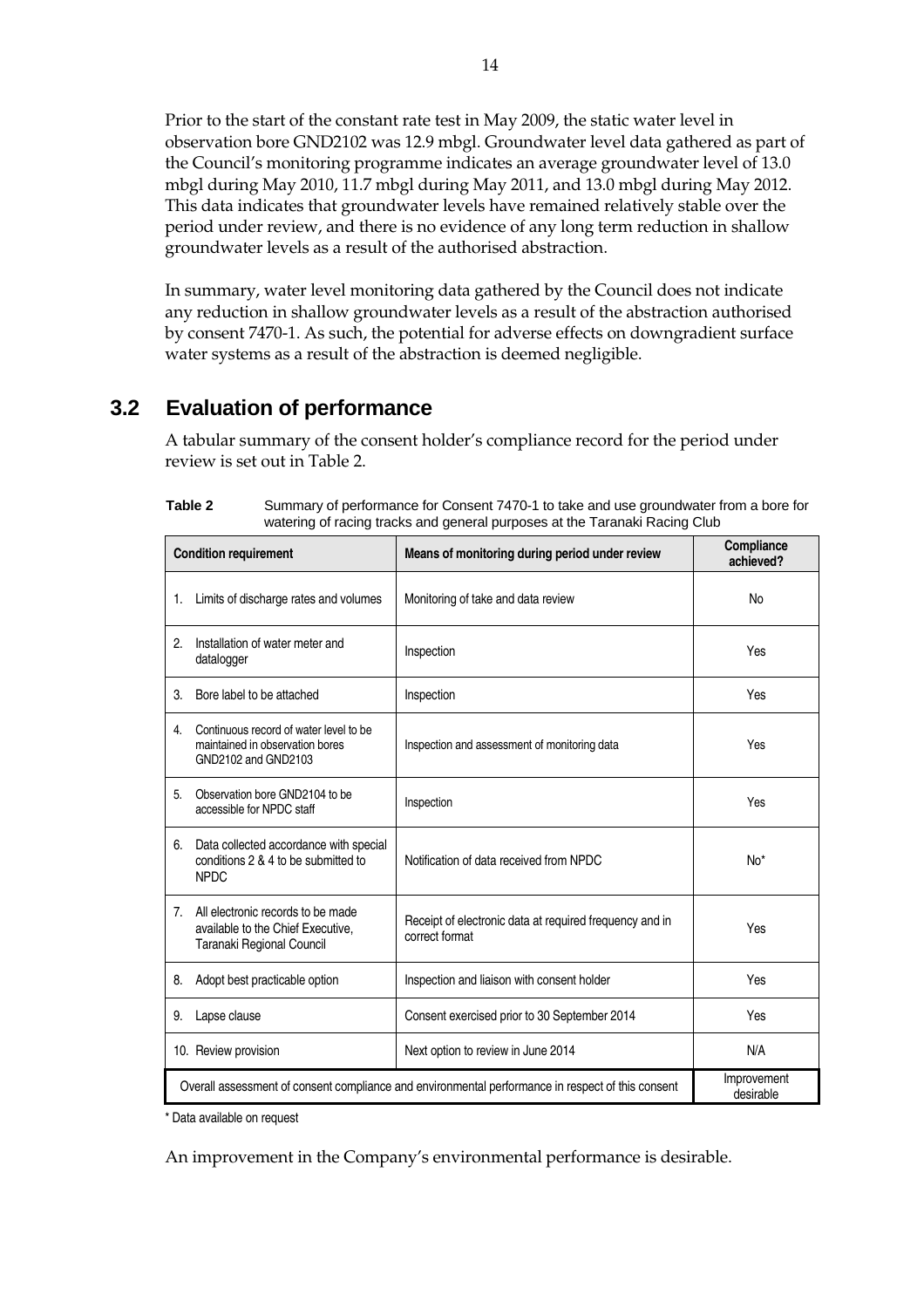Taranaki Racing Club's environmental performance had been downgraded due to the issuing of an Abatement Notice in relation to consent non-compliance during the period under review. The non-compliance related to the exceedance of the maximum abstraction volume authorised by consent 7470-1 on numerous occasions between January and March 2013.

## **3.3 Alterations to monitoring programmes for 2013-2014**

In designing and implementing the monitoring programmes for air/water discharges in the region, the Taranaki Regional Council has taken into account the extent of information made available by previous authorities, its relevance under the Resource Management Act, the obligations of the Act in terms of monitoring emissions/discharges and effects, and subsequently reporting to the regional community. The Council also takes into account the scope of assessments required at the time of renewal of permits, and the need to maintain a sound understanding of industrial processes within Taranaki emitting to the atmosphere/discharging to the environment.

It is proposed that the current level of monitoring be continued during the forthcoming 2013-2014 period. A recommendation to this effect is attached to this report.

## **3.4 Exercise of optional review of consent**

Resource consent 7470-1 provides for an optional review of the consent in June 2014.

Based on the results of monitoring in the period under review, it is considered that there are no grounds that require a review to be pursued or grounds to exercise the review option.

A recommendation to this effect is presented in Section 4 of this report.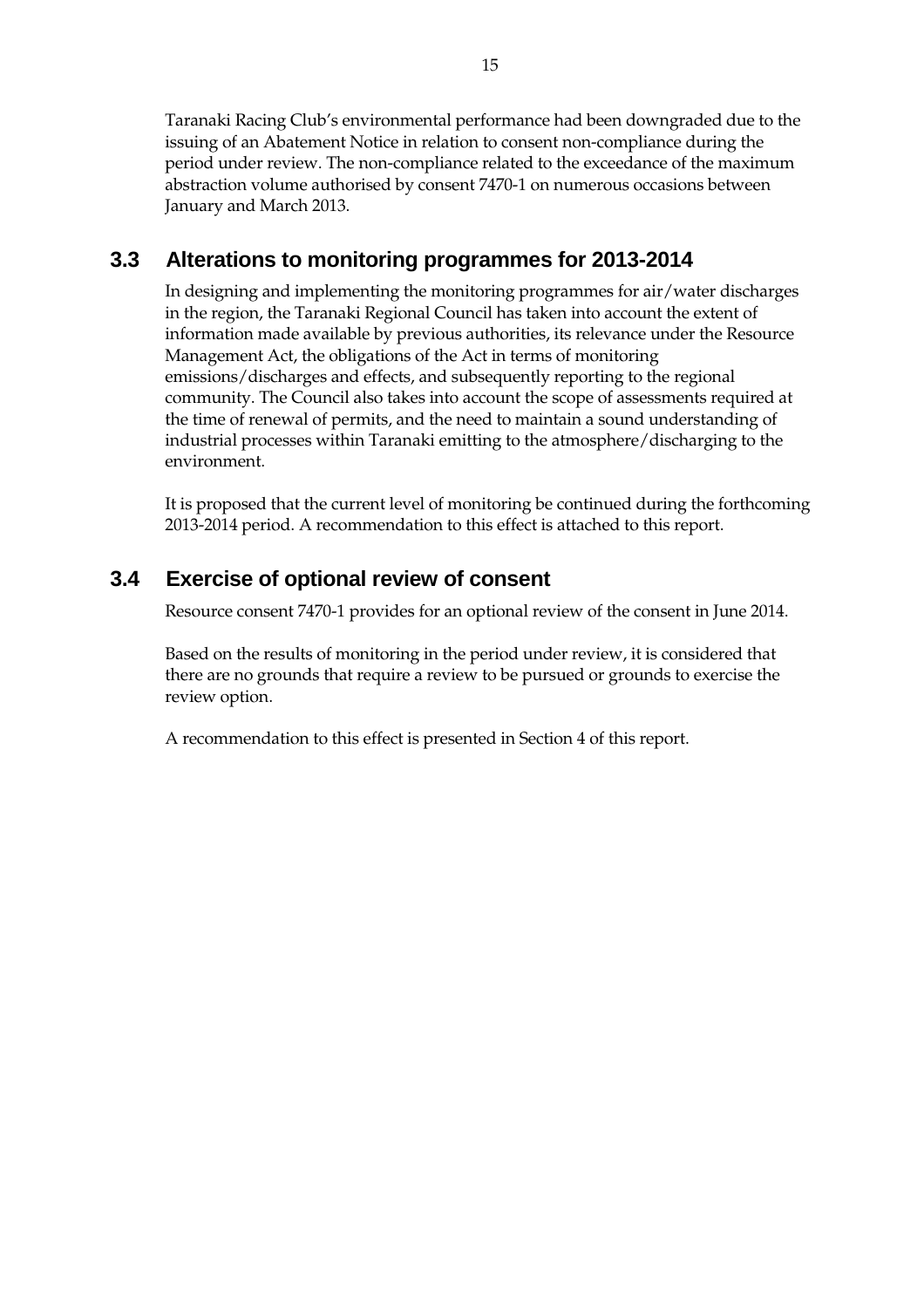# **4. Recommendations**

- 1. THAT monitoring of consent 7470-1 in the 2013-2014 year continues at the same level as in the 2009-2013 period.
- 2. THAT the consent holder ensures that they limit their daily abstraction volume to that authorised by consent 7470-1 (170 m<sup>3</sup>/d).
- 3. THAT the telemetry system being trialled at the site is installed permanently during the forthcoming monitoring period. This will enable abstraction data to be monitored in real-time by both the Council and the consent holder, allowing potential non-compliance issues to be identified and avoided.
- 4. THAT the optional review of consent 7470-1 not be exercised on the grounds that current consent conditions are adequate to deal with any adverse effects on the environment arising from the exercise of the consent.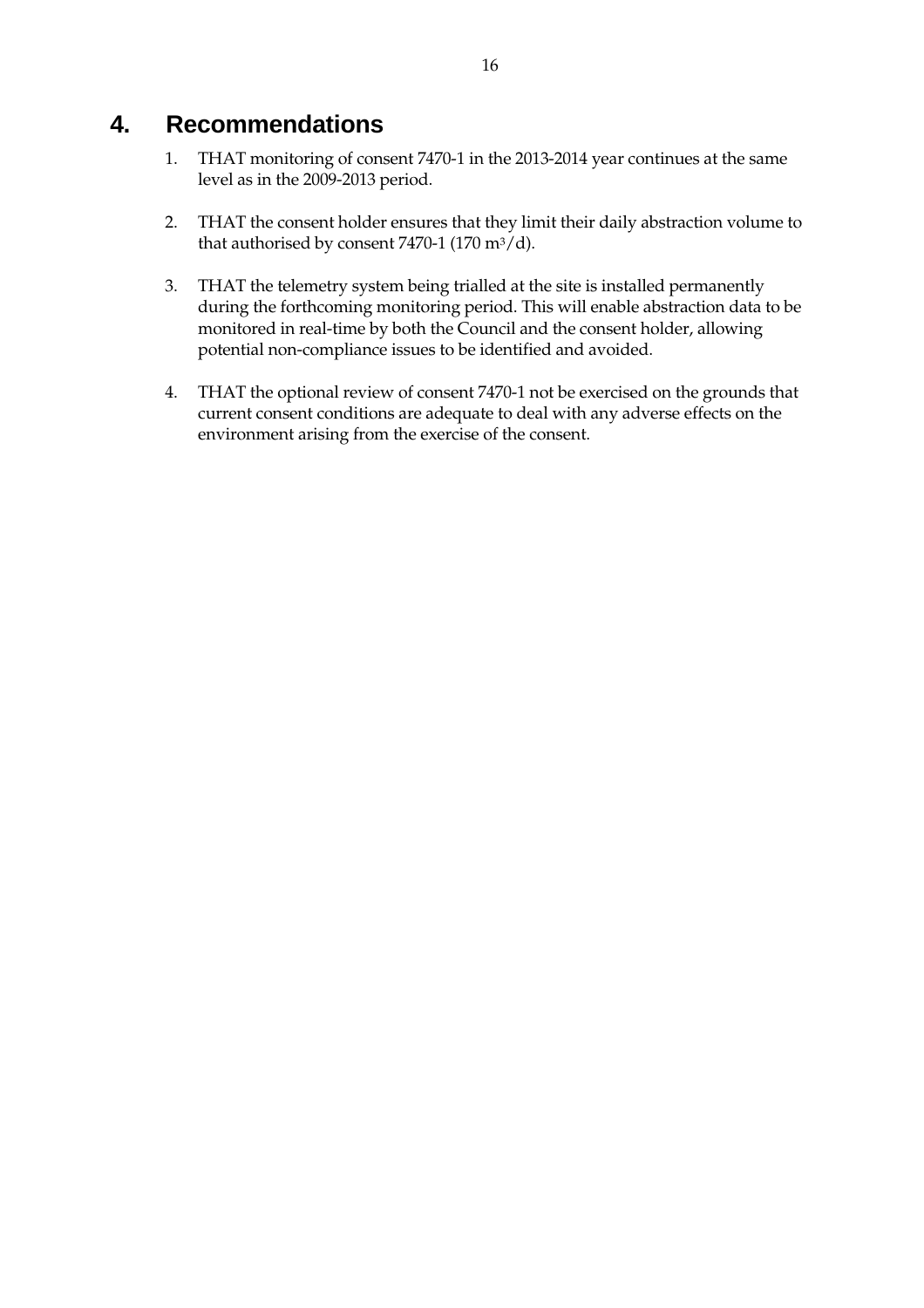# **Glossary of common te**r**ms and abbreviations**

The following abbreviations and terms are used within this report:

| Drawdown<br>Incident | A lowering of the water level in a reservoir or other body of water<br>an event that is alleged or is found to have occurred that may have actual<br>or potential environmental consequences or may involve non-compliance<br>with a consent or rule in a regional plan. Registration of an incident by the<br>Council does not automatically mean such an outcome had actually<br>occurred |
|----------------------|---------------------------------------------------------------------------------------------------------------------------------------------------------------------------------------------------------------------------------------------------------------------------------------------------------------------------------------------------------------------------------------------|
| Intervention         | action/s taken by Council to instruct or direct actions be taken to avoid or<br>reduce the likelihood of an incident occurring                                                                                                                                                                                                                                                              |
| Investigation        | action taken by Council to establish what were the circumstances/events<br>surrounding an incident including any allegations of an incident                                                                                                                                                                                                                                                 |
| 1/s                  | litres per second                                                                                                                                                                                                                                                                                                                                                                           |
| $m^3/d$              | cubic metres per day                                                                                                                                                                                                                                                                                                                                                                        |
| Observation bore     | A bore drilled in a selected location for the purpose of observing                                                                                                                                                                                                                                                                                                                          |
|                      | parameters such as fluid levels and pressure changes as production                                                                                                                                                                                                                                                                                                                          |
|                      | proceeds                                                                                                                                                                                                                                                                                                                                                                                    |
| Production bore      | A well used to retrieve groundwater from an aquifer for the purposes of<br>water supply for consumptive or irrigation purposes                                                                                                                                                                                                                                                              |
| Pump test            | An pump test (or a aquifer test) is conducted to evaluate an aquifer by<br>stimulating the aquifer through constant pumping, and observing the<br>aquifer's response (drawdown) in observation bores. Aquifer testing is a<br>common tool that hydrogeologists use to characterise aquifer systems and<br>determine aquifer properties.                                                     |
| Resource consent     | refer Section 87 of the RMA. Resource consents include land use consents<br>(refer Sections 9 and 13 of the RMA), coastal permits (Sections 12, 14 and<br>15), water permits (Section 14) and discharge permits (Section 15)                                                                                                                                                                |
| <b>RMA</b>           | Resource Management Act 1991 and including all subsequent<br>amendments                                                                                                                                                                                                                                                                                                                     |
| UI                   | Unauthorised Incident                                                                                                                                                                                                                                                                                                                                                                       |
| <b>UIR</b>           | Unauthorised Incident Register – contains a list of events recorded by the                                                                                                                                                                                                                                                                                                                  |
|                      | Council on the basis that they may have the potential or actual                                                                                                                                                                                                                                                                                                                             |
|                      | environmental consequences that may represent a breach of a consent or                                                                                                                                                                                                                                                                                                                      |
|                      | provision in a Regional Plan                                                                                                                                                                                                                                                                                                                                                                |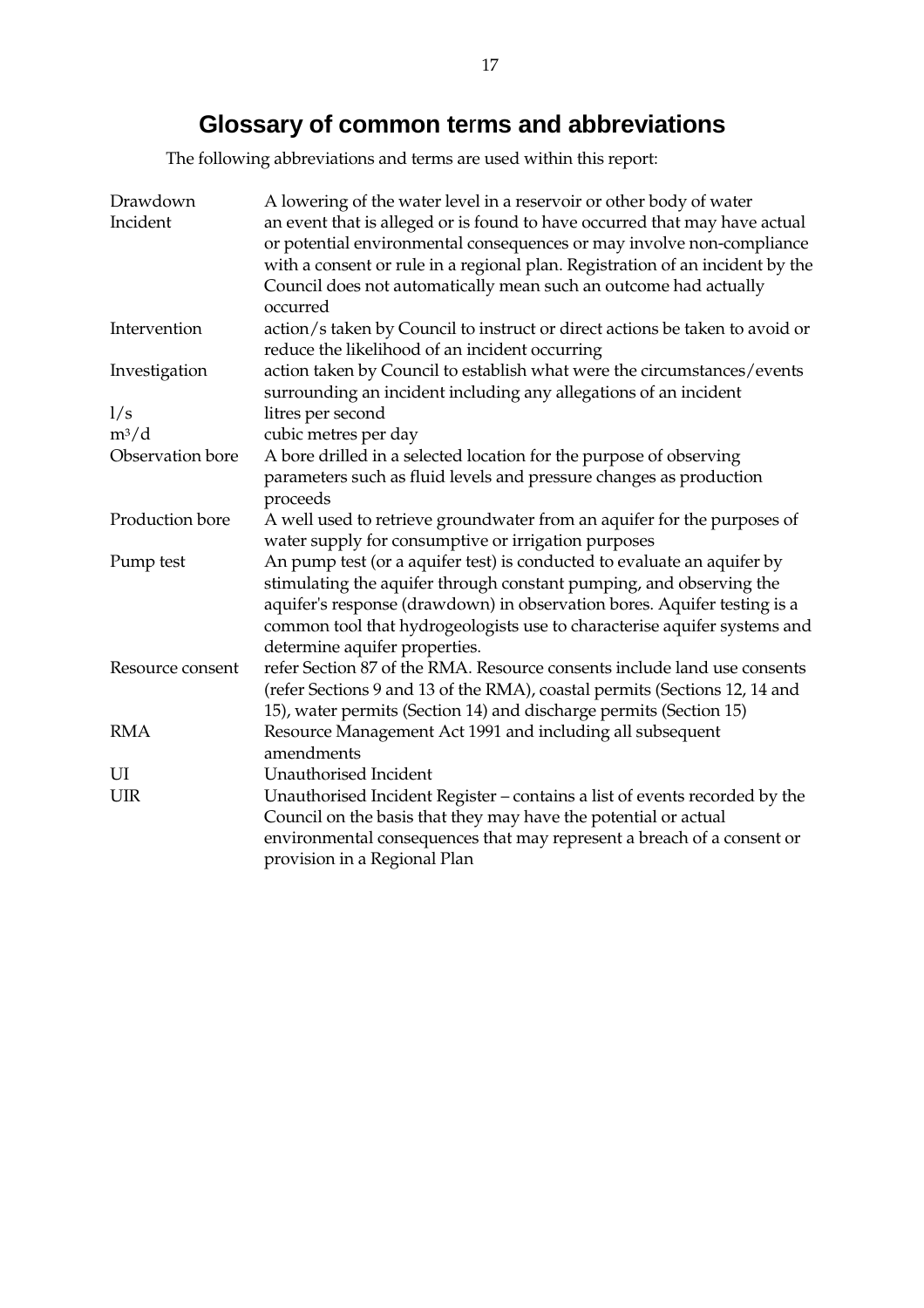# **Bibliography and references**

- BECA (2009): Taranaki Racing Club Groundwater Well. Technical Report. TRC doc.621284
- Stevens G. 2001. Taranaki : *In*: Groundwaters of New Zealand, M.R, Rosen and P.A. White (*eds*). New Zealand Hydrological Society Inc., Wellington. P381-386.
- Taranaki Regional Council (2009): Officers Report Consent Application 7470-1. TRC doc. 621297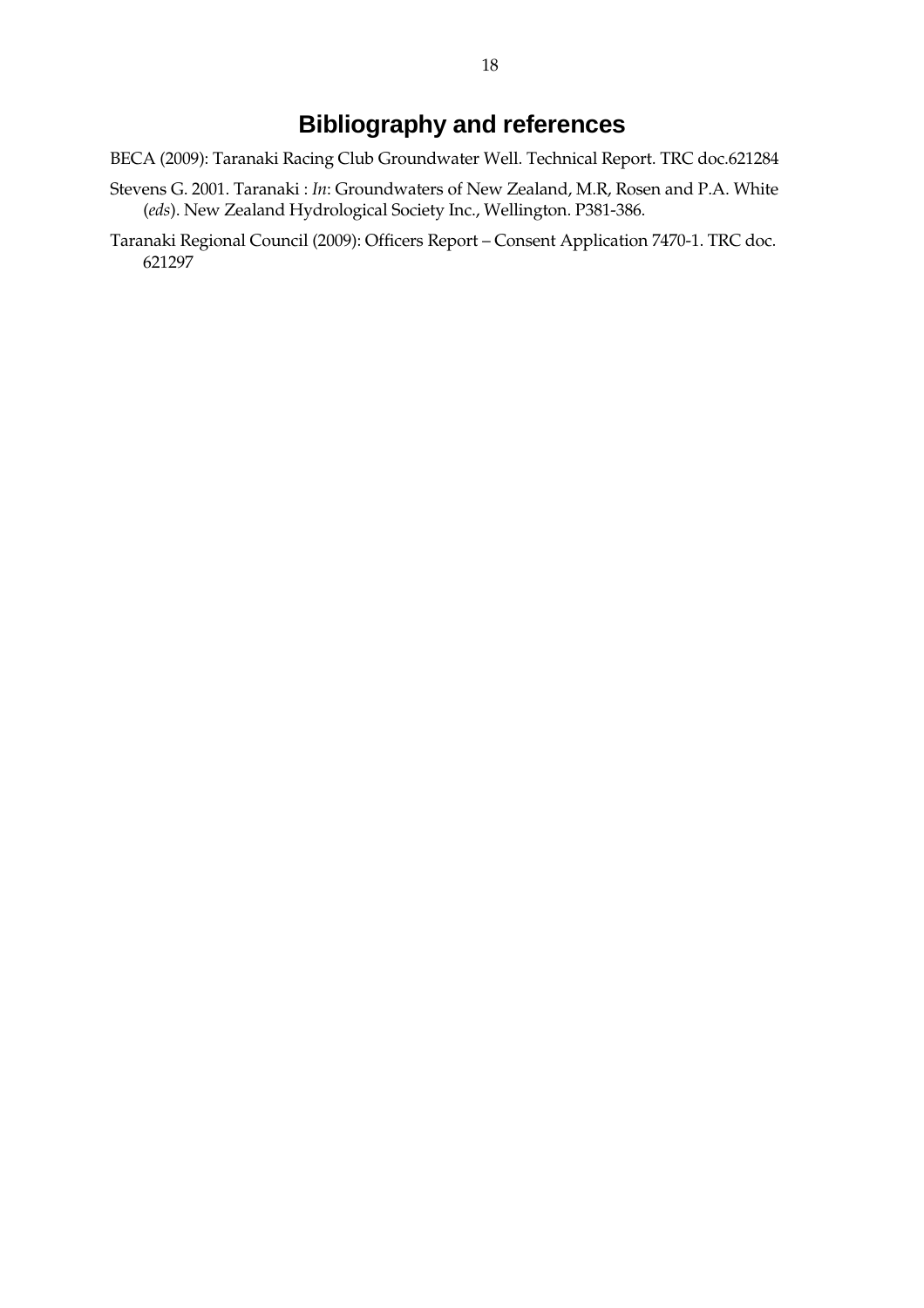# **Appendix I**

# **Resource consent held by Taranaki Racing Club**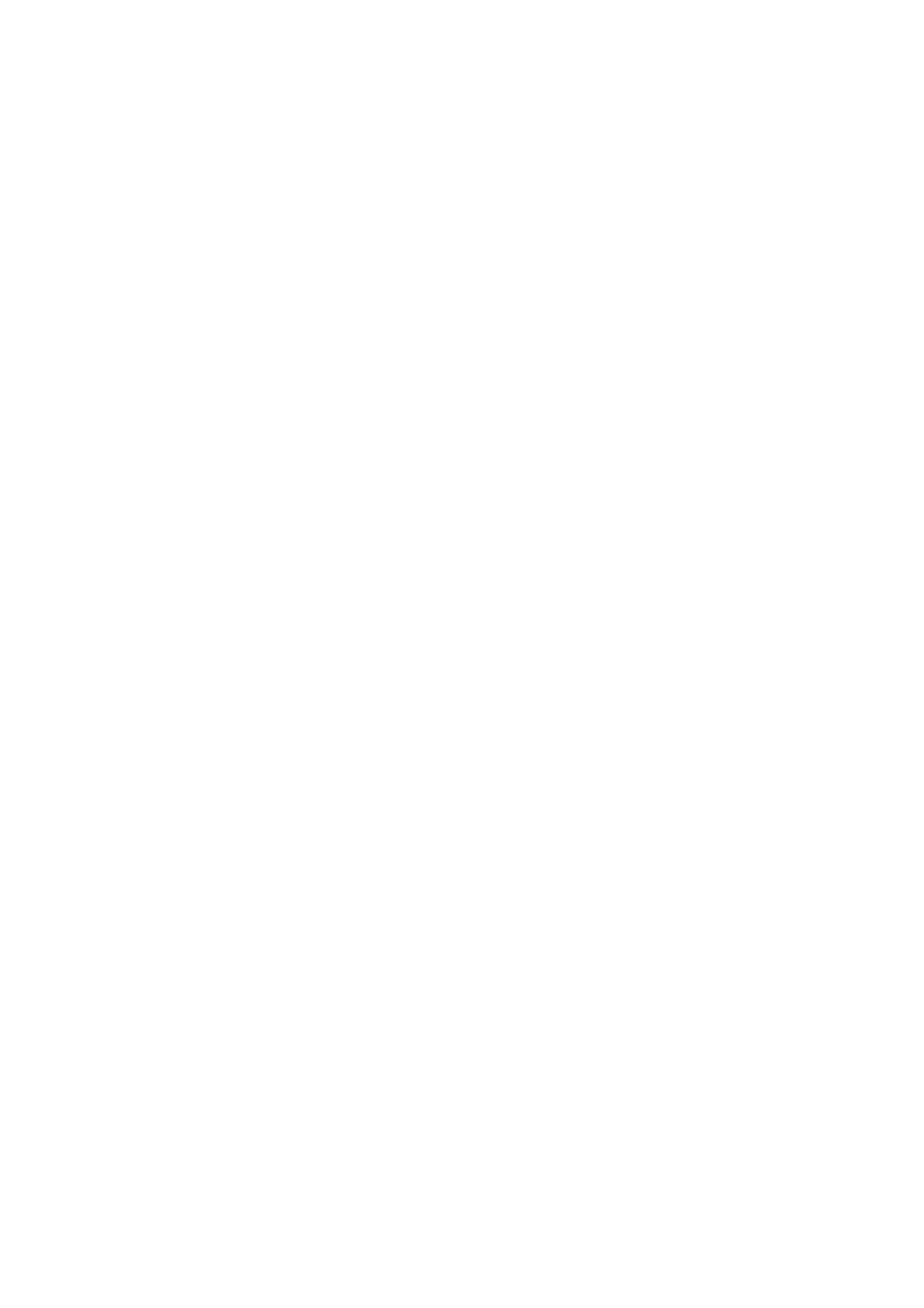

**CHIEF EXECUTIVE** PRIVATE BAG 713 47 CLOTEN ROAD **STRATFORD** NEW ZEALAND PHONE: 06-765 7127 06-765 5097 FAX: www.trc.govt.nz

Please quote our file number on all correspondence

Name of **Consent Holder:** 

**Taranaki Racing Club** P O Box 453 **NEW PLYMOUTH 4340** 

**Consent Granted** Date:

20 August 2009

## **Conditions of Consent**

**Water Permit** 

**Pursuant to the Resource Management Act 1991** 

a resource consent is hereby granted by the

**Taranaki Regional Council** 

**Consent Granted:** To take and use groundwater from a bore for watering of racing tracks and general purposes at the Taranaki Racing Club at or about (NZTM) 1693946E-5675085N

**Expiry Date:** 1 June 2020

Review Date(s): June 2014 and/or within two months of receiving one year of water level monitoring data

Site Location: 130 Coronation Ave, New Plymouth

Legal Description: Pt Lot 1 DP 9521

Catchment: Te Henui

> For General, Standard and Special conditions pertaining to this consent please see reverse side of this document

Doc# 650082-v1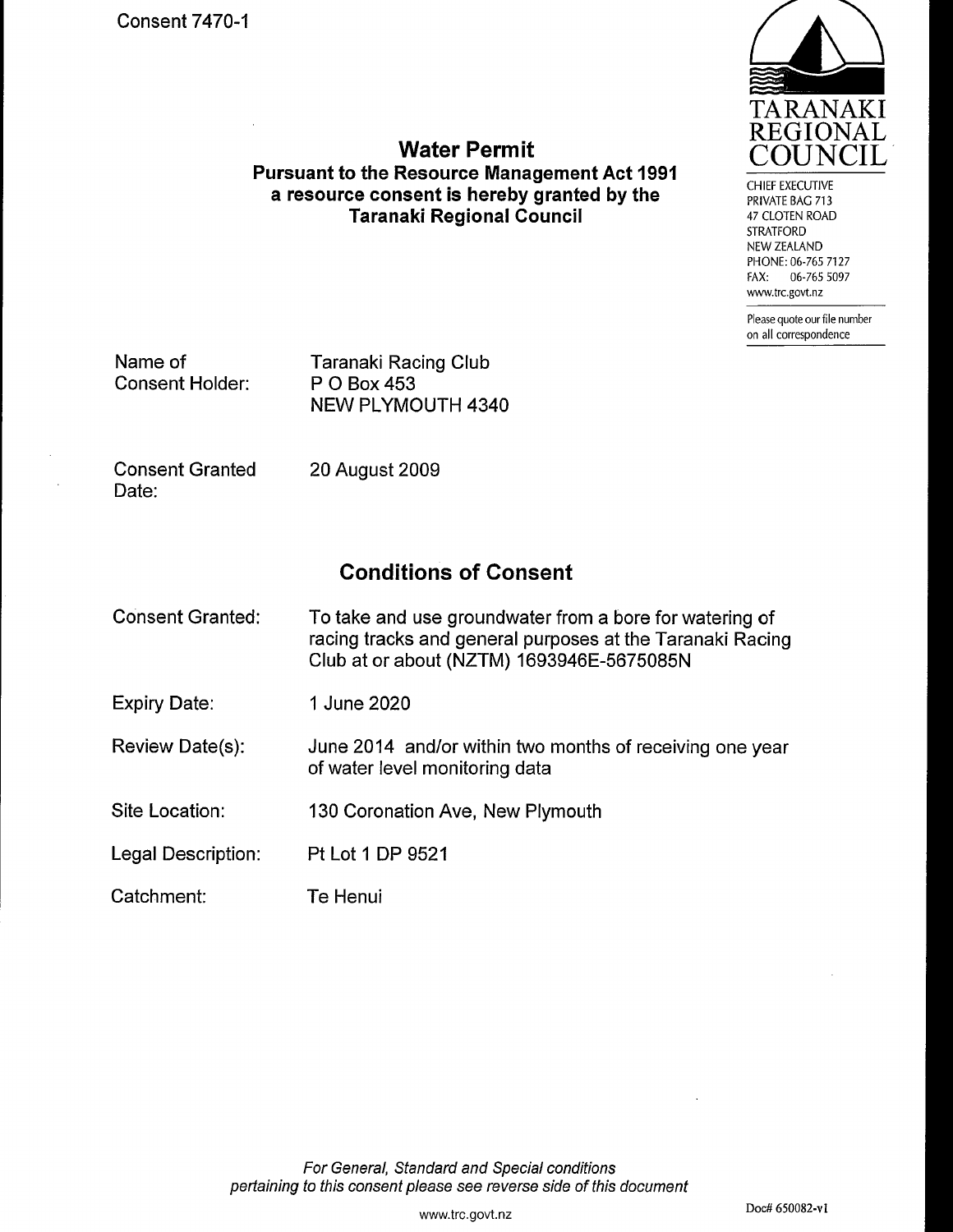#### **Consent 7470-1**

#### **General conditions**

- On receipt of a requirement from the Chief Executive, Taranaki Regional Council the a) consent holder shall, within the time specified in the requirement, supply the information required relating to the exercise of this consent.
- $b)$ Unless it is otherwise specified in the conditions of this consent, compliance with any monitoring requirement imposed by this consent must be at the consent holder's own expense.
- $\mathbf{c}$ The consent holder shall pay to the Council all required administrative charges fixed by the Council pursuant to section 36 in relation to:
	- the administration, monitoring and supervision of this consent; and i)
	- $\mathbf{ii}$ ) charges authorised by regulations.

#### **Special conditions**

- 1. The volume of groundwater taken shall not exceed 170 cubic metres per day at a rate not exceeding 10 litres per second.
- $2.$ Before exercising this consent the consent holder shall install, and thereafter maintain, a water meter and a datalogger. The water meter and a datalogger shall be tamperproof and shall measure and record the rate and volume of water taken to an accuracy of  $\pm$  5%.
- 3. The bore shall be easily identifiable by a permanent label, which may be welded or engraved on the casing, or on the equivalent fixed part of the well construction or associated building. The numbering on the label shall be the bore number assigned by Taranaki Regional Council, which is GND2010.
- 4. The consent holder shall ensure that a continuous record of the groundwater level in a shallow and deep groundwater observation wells GND2102 [the Council-PMB1] and GND2103 [the Council-PMB2] is kept for the first year of the exercise of the consent. This shall be achieved by installing an automatic water level recording device on each well that records the water level at intervals not exceeding 30 minutes to an accuracy of  $\pm 5$  mm and is tamper-proof. The cost of establishing and operating the recorder shall be met by the consent holder.
- 5. Observation borehole GND2104 [the Council-PMB3] shall be kept accessible for New Plymouth District Council to monitor for the first year that this consent is exercised.
- 6. Water level data collected in accordance with condition 4 above, and records of water taken collected in accordance with condition 2, shall be provided to New Plymouth District Council at intervals not exceeding three months.
- 7. The consent holder shall make available electronic records of water taken to the Council at a frequency and in a format to be advised by the Chief Executive, Taranaki Regional Council.